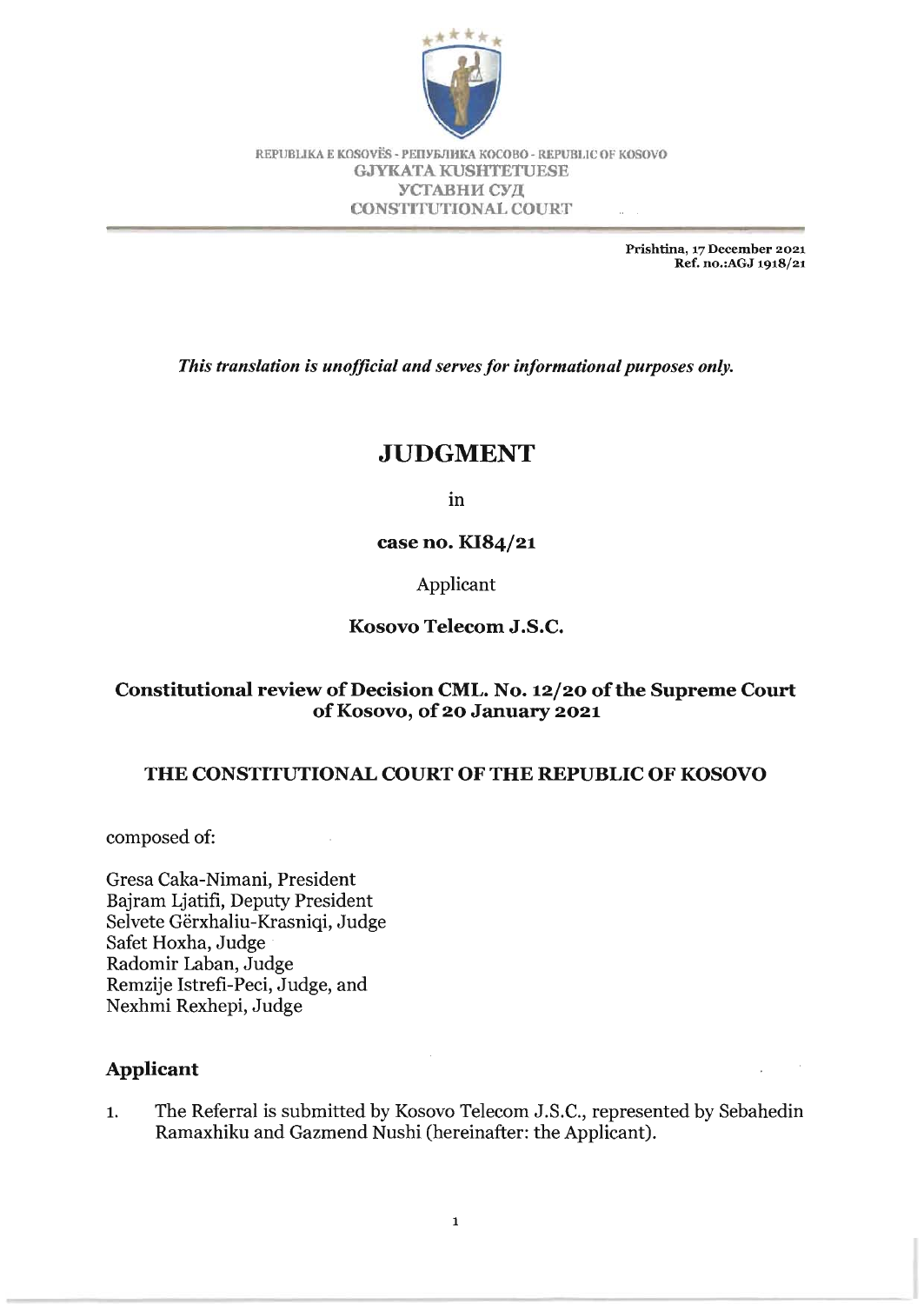## **Challenged decision**

2. The Applicant challenges Decision CML. No. 12/20 of the Supreme Court of Kosovo [hereinafter: the Supreme Court] of 20 January 2021, in conjunction with Decision Ac. No. 3610/20 of the Court of Appeals of Kosovo [hereinafter: the Court of Appeals] of 8 October 2020, and Decision PPP. No. 1486/19 of the Basic Court in Prishtina [hereinafter: the Basic Court] of 6 July 2020.

## **Subject matter**

- 3. The subject matter of the Referral is the constitutional review of the challenged Decision of the Supreme Court, which allegedly violates the Applicant's rights, guaranteed by Articles 22 [Direct Applicability of International Agreements and Instruments] and 31 [Right to Fair and Impartial Trial] of the Constitution of the Republic of Kosovo (hereinafter: the Constitution) in conjunction with Article 6 (Right to a fair trial) of the European Convention for the Protection of Human Rights and Fundamental Freedoms (hereinafter: the ECHR).
- 4. The Applicant has also requested the imposition of the interim measure in order to immediately suspend the implementation of the enforcement against the Applicant according to the Enforcement Order [P. No. 491/19] of 15 July 2019 of the Private Enforcement Agent Ilir Mulhaxha (hereinafter: Private Enforcement Agent), and Decision [PPP. No. 1486/19] of 6 July 2020, of the Basic Court; Decision Ac. No. 3610/20 of the Court of Appeals of Kosovo of 8 October 2020; and Decision CML. No. 12/20 of the Supreme Court of Kosovo, of 20 January 2021.

## **Legal basis**

 $\overline{z}$ 

5. The Referral is based on paragraph 4 of Article 21 [General Principles] and paragraphs 1 and 7 of Article 113 [Jurisdiction and Authorized Parties] of the Constitution, Articles 22 [Processing Referrals] and 47 [Individual Requests] of Law No. 03/L-121 on the Constitutional Court of the Republic of Kosovo (hereinafter: the Law) and Rule 32 [Filing of Referrals and Replies] of the Rules of Procedure of the Constitutional Court of the Republic of Kosovo (hereinafter: the Rules of Procedure).

## **Proceedings before the Constitutional Court**

- 6. On 6 May 2021, the Applicant submitted the Referral to the Constitutional Court of the Republic of Kosovo (hereinafter: the Court).
- 7. On 17 May 2021, pursuant to paragraph 5 of Article 114 [Composition and Mandate of the Constitutional Court] of the Constitution and Rule 12 (Election of President and Deputy President) of the Rules of Procedure, Judge Gresa Caka-Nimani was elected President of the Constitutional Court. Based on paragraph 4 of Rule 12 of the Rules of Procedure and Decision KK-SP 71-2/21 of the Court, it was determined that Judge Gresa Caka-Nimani will take over the duty of the President of the Court after the end of the mandate of the current President of the Court Arta Rama-Hajrizi on 26 June 2021.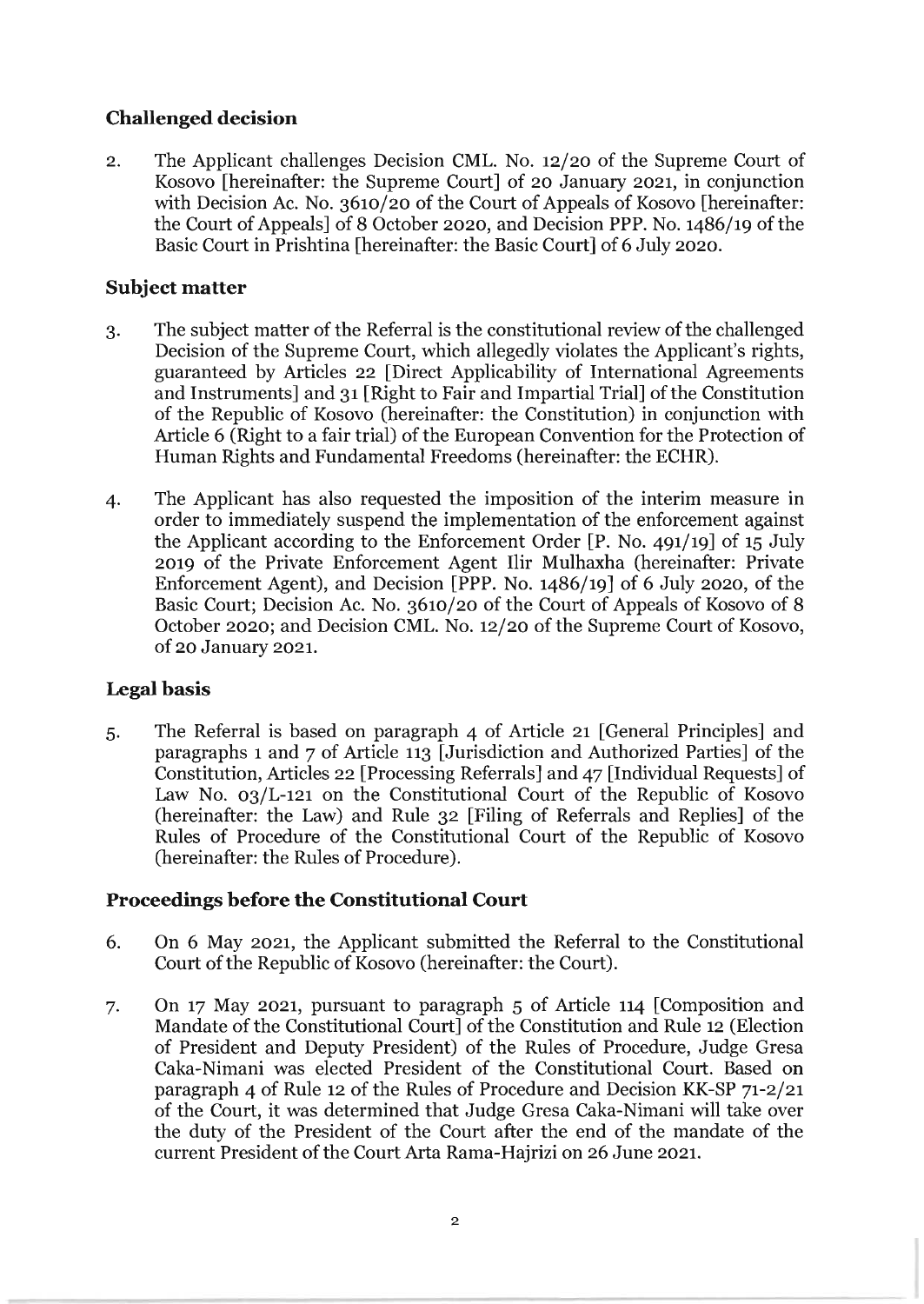- 8. On 18 May 2021, the President of the Court appointed Judge Safet Hoxha as Judge Rapporteur and the Review Panel composed of Judges: Bajram Ljatifi (Presiding), Remzije Istrefi-Peci and Nexhmi Rexhepi (members).
- 9. On 21 May 2021, the Court notified the Applicant about the registration of the Referral. On the same date, a copy of the Referral was sent to the Supreme Court of Kosovo.
- 10. On the same date, the Court notified Company "Dardafon.net" L.L.C (hereinafter: company "Dardafon") about the registration of the Referral, in capacity of the interested party, and the Private Enforcement Agent, and notified them that they can submit their comments, if any, to the Court, within the deadline of 7 (seven) days, from the day of receipt of the letter.
- 11. On 25 May 2021, based on item 1.1 of paragraph 1 of Article 9 (Prior termination of the mandate) of the Law and Rule 7 (Resignation of Judges) of the Rules of Procedure, Judge Bekim Sejdiu resigned as a judge before the Constitutional Court.
- 12. On 2 June 2021, company "Dardafon" submitted to the Court its response regarding the Referral.
- 13. On 26 June 2021, pursuant to paragraph 4 of Rule 12 of the Rules of Procedure and Decision KK-SP 71-2/21 of the Court, Judge Gresa Caka-Nimani took over the duty of the President of the Court, while based on item 1.1 of paragraph 1 of Article 8 (Termination of mandate) of the Law, President Arta Rama-Hajrizi ended the mandate of the President and Judge of the Constitutional Court.
- 14. On 14 July 2021, the Court notified the Applicant and the Supreme Court regarding the comments submitted by company "Dardafon".
- 15. On 16 July 2021, the Court requested information from the Applicant regarding the Applicant's assertion that the Ministry of Economy has shown readiness to provide its assistance in resolving the issue related to the execution of the decision that is the subject of the dispute before the Court.
- 16. On 27 July 2021, the Court received the Applicant's response to the Referral notifying the Court that *"so far Telecom has not received any concrete material assistance from [the Ministry of Economy] ME regarding the execution of the Arbitral Tribunal Decision at ICC no. 2099/MHM of 09 December 2016".*
- 17. On 8 September 2021, the Review Panel decided that the Referral be considered at a forthcoming session.
- 18. On 27 September 2021, the Court requested the Private Enforcement Agent to submit the complete case file.
- 19. On 7 October 2021, the Private Enforcement Agent submitted to the Court the complete case file.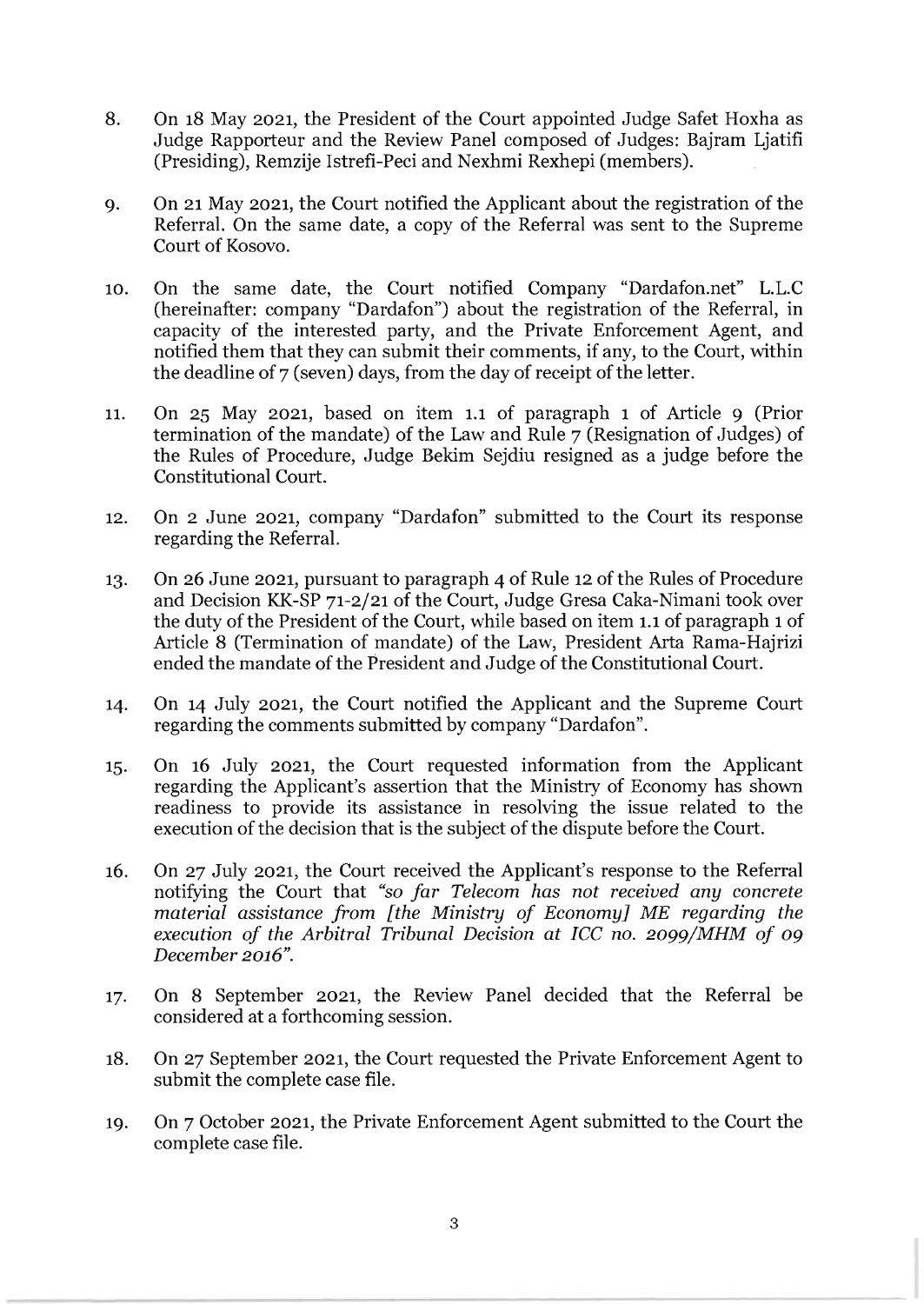- 20. On 24 November 2021, the Review Panel considered the report of the Judge Rapporteur and unanimously recommended to the Court the admissibility of the Referral.
- 21. On the same date, the Court unanimously decided that the Referral is admissible and: i) by a majority of votes, that there has been a violation of Article 31 [Right to Fair and Impartial Trial] of the Constitution and Article 6 [Right to a fair trial] of the European Convention on Human Rights; ii) by a majority of votes, declared invalid Decision CML. No. 12/20 of the Supreme Court of Kosovo of 20 January 2021 and Decision Ac. No. 3610/20 of the Court of Appeals of 8 October 2020; iii) by a majority of votes, remanded Decision Ac. No.  $3610/20$  of the Court of Appeals, of 8 October 2020, for reconsideration in accordance with the Judgment of this Court, and iv) unanimously, rejected the request for interim measure.

## **Summary** of facts

- 22. The Court notes that the Applicant regarding this case also addressed the Court with Referral KI179/20, in connection with which the Court rendered the Resolution on Inadmissibility of 27 January 2021, Applicant *Kosovo Telecom*  J.S.C. (hereinafter: case KI179/20). In case KI179/20, the Court unanimously decided that the Referral is inadmissible on constitutional basis because it is premature as provided by Article 113 paragraph 7 of the Constitution, Article 47 of the Law and Rule 39 (1) (b) of the Rules of Procedure. This is because the Court found that in relation to the Applicant's case, in parallel with the Applicant's Referral submitted to the Constitutional Court, the court proceedings were being conducted before the Supreme Court, which had not yet rendered a decision on the request for protection of legality against Decision [Ac. No. 3610/20] of the Court of Appeals and Decision [PPP. No. 1486/19] of the Basic Court, filed by the Office of the Chief State Prosecutor. Therefore, the Court also, in accordance with Article 27 paragraph 1 of the Law and Rule 57 paragraph (1) of the Rules of Procedure, decided that the request for interim measure should be rejected because it could no longer be the subject of review.
- 23. In the following, the Court refers to the facts presented as in case KI179/20, followed by the new proceedings conducted after the issuance of the Court's Resolution in case KI179/20.
- 24. The Court recalls that three proceedings were conducted in respect of the Applicant's case:
	- 1) Arbitral proceedings regarding the resolution of the dispute from the Agreement for Support Services of the Virtual Mobile Network Operator, signed between the Applicant and the company "Dardafon";
	- 2) Proceedings regarding the recognition of the Decision of the Arbitral Tribunal in Kosovo after the dispute from the Agreement for Support Services of the Virtual Mobile Network Operator; and
	- 3) Proceedings regarding the enforcement of the Decision of the Arbitral Tribunal regarding the dispute from the Agreement for Support Services of the Virtual Mobile Network Operator.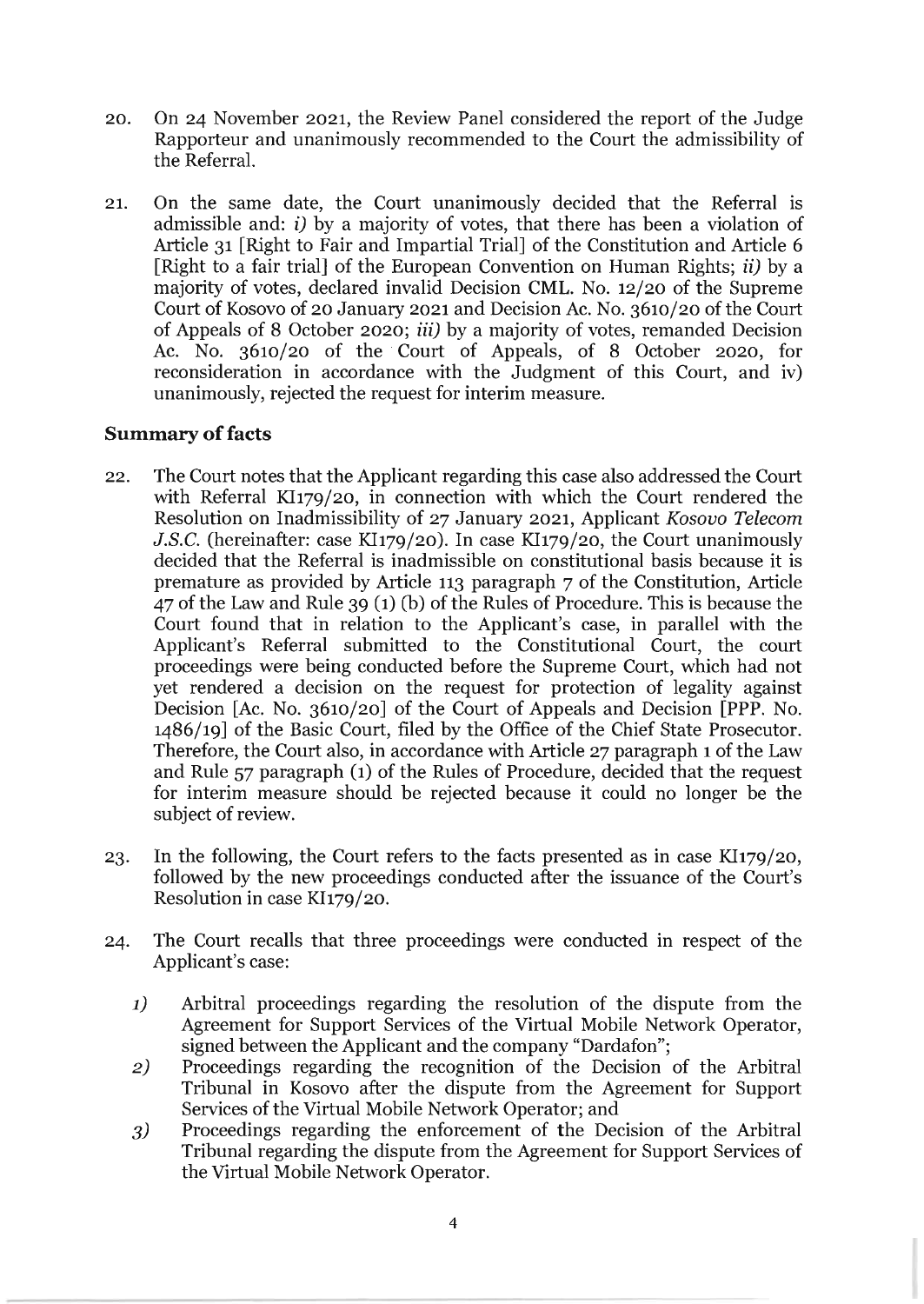25. The Applicant, as in case KI179/20, specifically challenges before the Court the third proceedings, related to the enforcement proceedings of the Arbitral Tribunal Decision regarding the dispute from the Agreement for Support Services of the Virtual Mobile Network Operator. However, in the following, the Court will present the facts regarding the abovementioned three proceedings.

## **1)** *Proceedings conducted regarding the dispute from the Agreementfor Support Services of the Virtual Mobile Operator*

- 26. On 16 January 2009, the Applicant and the interested party company "Dardafon" signed "Mobile Virtual Operator Support Services Agreement" (hereinafter: the MSA) on the basis of which the company "Dardafon" agreed to provide mobile services to the Applicant under a profit sharing model.
- 27. On 13 April 2015, following disputes between the Applicant and the company "Dardafon", regarding the implementation of the MSA, as well as after the failure of attempts to resolve disputes through conciliation, the company "Dardafon" initiated the arbitral proceedings before the Arbitral Tribunal of the International Chamber of Commerce - ICC (hereinafter: the Arbitral Tribunal).
- 28. The possibility of resolving disputes by arbitration was defined in the MSA signed by the Applicant and the company "Dardafon", which determined that: *"Any dispute by the parties under this Agreement shall* be *subject to an internal dispute settlement procedure to* be *agreed. If the matter cannot* be *settled through that procedure, either party may initiate arbitration* in *London, England,* under *the rules of the International Chamber of* Commerce *("ICC"). If the parties cannot* agree on *a single arbitrator, then each party will appoint* one *arbitrator and the two arbitrators will appoint the third arbitrator. All arbitral* decisions are *final and cannot* be *challenged* in *court. The party initiating the arbitration shall bear the costs of such an initiative. "*
- 29. On 9 December 2016, the Arbitral Tribunal rendered the Final Decision [No. 20990/MHM] by which: (1) The Arbitral Tribunal ordered the Applicant to immediately: (a) Allocate to the Company "Dardafon" mobile numbers required in accordance with Section 2.6.1 of the Support Agreement; b) To offer to the company "Dardafon" required 3G and 4G services in accordance with Section 2.4.1 of the Support Agreement; (2) The Arbitral Tribunal declares that in accordance with the Support Agreement, the company "Dardafon" must be delivered that amount of SIM cards as requested by the latter from time to time; (3) The Arbitral Tribunal shall order the Applicant to pay the Company "Dardafon" a contractual penalty in the total amount of  $\epsilon$  8,785,000 plus interest rate of 8% as of 14 April 2015. This amount included the contractual penalty that is calculated up to the date of this Final Decision as follows: (a)  $\epsilon$ 1,315,000 for late delivery of required SIM cards; (b)  $\epsilon$  3,800,000 for nonprovision of required mobile numbers; (c)  $\epsilon$  3,670,000 for non-provision of required 3G and 4G services; (4) The Arbitral Tribunal shall order the Applicant to pay to the Company "Dardafon" for the damage in the name of loss of profits in the total amount of  $\epsilon$  17,315,000 plus interest rate of 8% as of 14 April 2015; (5) The Arbitral Tribunal shall order the Applicant to pay the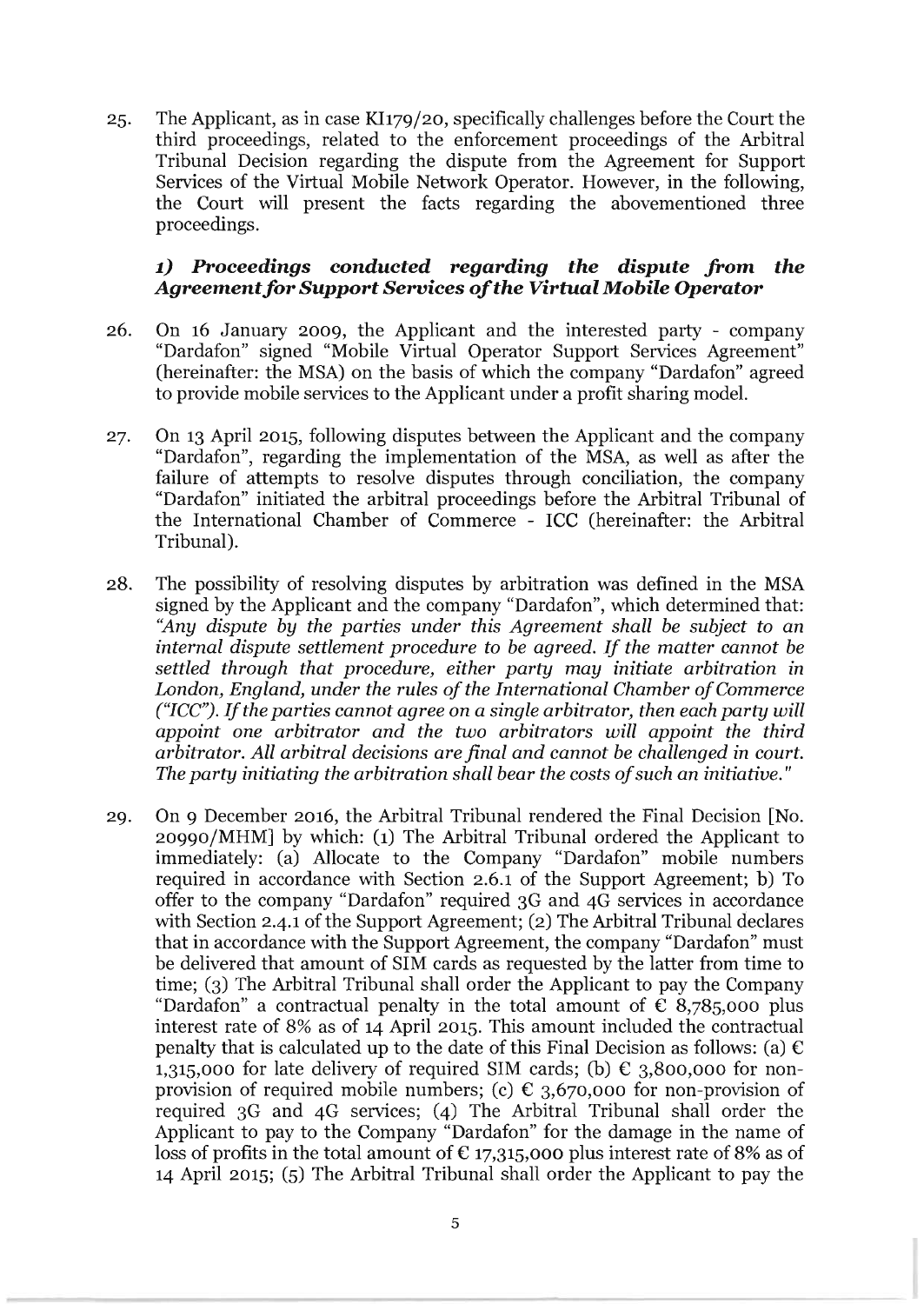Company "Dardafon" the contractual penalty of  $\epsilon$  5,000 for each case of further delay calculated in days from the date of issuance of this decision until the fulfillment by the Respondent of Orders 1) a) and b) above, but only if and to the extent that the total amount of these penalties exceeds the amount of  $\epsilon$ 17,315,000 under Order 4, above; 6) All other claims for compensation are rejected; 7) The Applicant is obliged to pay the company "Dardafon" the amount of 75% of the costs incurred in this arbitral proceeding, with the exception of the costs incurred by the internal staff of the company "Dardafon", namely the amount of 972,121.22  $\epsilon$  and 534,000.00 USD.

## *2) Proceedings related to the recognition of the decision of the Arbitral Tribunal*

- 30. On 7 March 2017, the company "Dardafon" submitted to the Basic Court in Prishtina - Department for Economic Matters (hereinafter: the Basic Court) a proposal for the recognition and execution of the Final Decision [No. 20990/MHM] of 9 December 2016, of the Arbitral Tribunal.
- 31. On 24 May 2017, between the Applicant and the company "Dardafon" an Agreement was reached for the Execution of the Final Decision [No. 20990/MHM] of 9 December 2016, of the Arbitral Tribunal.
- 32. On 2 June 2017, the company "Dardafon" withdrew the proposal for the recognition and execution of the Final Decision of the Arbitral Tribunal, based on the agreement reached. Consequently, on 19 June 2017, the Basic Court by the Decision [IV. C. 118/17] found the withdrawal of the proposal for the recognition and final execution of the Decision of the Arbitral Tribunal.
- 33. On 27 April 2018, the company "Dardafon" by letter [01-1562/18] notified the Applicant about the termination of the Agreement for the Execution of the Final Decision of the Arbitral Tribunal, based on the inadequate implementation of this Agreement set forth in Article 8.3 thereof. Also, the company "Dardafon" states that based on Article 8.3 of this Agreement, in case of termination of the Agreement by the company "Dardafon", the provisions of the Final Decision [no.20990/MHM] of 9 December 2016, of the Arbitral Tribunal shall be effective.
- 34. On 16 July 2018, the company "Dardafon" submitted to the Basic Court the Proposal for the recognition and execution of the Final Decision [20990/MHM] of 9 December 2016, of the Arbitral Tribunal.
- 35. On 11 February 2019, the Basic Court by the Decision [IV. C. No. 388/18] decided to: (i) recognize and declare enforceable the decision of the Arbitral Tribunal, at the International Chamber of Commerce (ICC), ICC case, No. 20990/MHM, Place of Arbitration: London, England, The final decision of 9 December 2016, in the legal case in DARDAFON.NET LLC, [...], as claimant and Kosovo Telecom j.s.c. (former PTK j.s.c.) [...] as the respondent, in entirety, as in the enacting clause of the abovementioned Decision; (ii) The Applicant is obliged to pay the costs of the proceedings for the recognition and execution of the decision of the Arbitral Tribunal to the company "Dardafon" in the amount of 2.150.00  $\epsilon$ .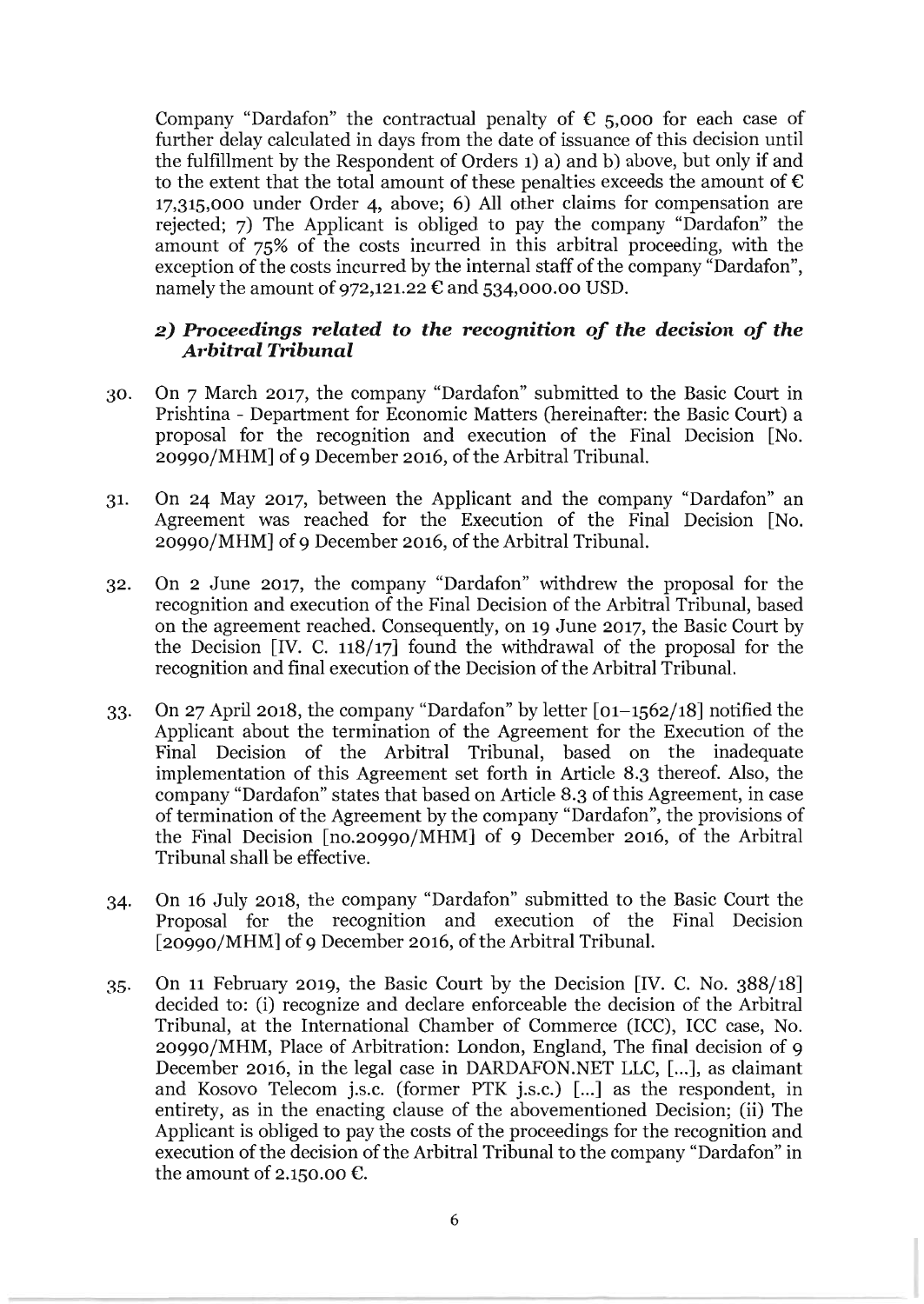- 36. On 19 February 2019, the Applicant filed an appeal with the Court of Appeals against the abovementioned Decision of the Basic Court, on the grounds of (i) erroneous application of the substantive law, proposing that the appealed Decision be annulled and the case be remanded to the first instance court for retrial.
- 37. On 1 April 2019, the Court of Appeals by Decision [Ae. No. 88/2019] dismissed as inadmissible the Applicant's appeal filed against the Decision [IV. C. No. 388/18] of 11 February 2019, of the Basic Court. Consequently, this Decision became final and enforceable.

## *3) Proceedings conducted regarding the enforcement of the Decision of the Arbitral Tribunal, which proceedings is challenged before the Court by the Applicant*

- 38. On 8 July 2019, the company "Dardafon" submitted the Proposal for Enforcement of the final Decision [No. 20990/MHM] of 9 December 2016, of the Arbitral Tribunal of the Chamber of Commerce and Industry in Paris.
- 39. On 15 July 2019, the Private Enforcement Agent issued the Enforcement Order  $[P. No. 491/19]$  by which it allowed the enforcement proposed by the company "Dardafon", based on the enforcement document, namely the final Decision of the Arbitration [No. 20990/MHM] of 9 December 2016, in the amount of *"25,000,000.00 euro (for confirmation from the financial expertise after the calculation of the interest)".*
- 40. On 18 July 2019, the Applicant filed Objection against Enforcement Order [P. No. 491/19] with the proposal that: (i) the Objection of the Applicant be approved in entirety as grounded; and (ii) to annul the Enforcement Order [P. No. 491/19] of 15 July 2019, of the Private Enforcement Agent; (iii) to reject the Proposal for Enforcement of the Company "Dardafon". In his objection, the Applicant alleged that (i) the document on the basis of which the Enforcement Order was issued has no executive title and has no features of enforceability, in accordance with Article 71.1.1 of Law No. 04/L-139 on Enforcement Procedure (hereinafter: LEP); (ii) by a public document or a document certified in accordance with the law, the parties have agreed not to request enforcement on the basis of the enforcement document, in accordance with Article 71.1.1.3 of the LEP; and (iii) requested from the Basic Court to hold a public hearing based on article 73 of the LEP.
- 41. On 24 July 2019, the company "Dardafon" filed a response to the debtor's objection stating that the debtor's claims filed in the objection are not based on law and that the enforcement order is challenged on unjustified legal basis and in order to prolong the enforcement proceedings.
- 42. On 22 June 2020, a hearing to review the validity of the debtor's objection within the Basic Court was held, in which case the latter issued a Conclusion obliging the company "Dardafon" to submit to the Basic Court within (three) 3 days a submission for the specification of the proposal for enforcement and that regarding the total amount of the main debt.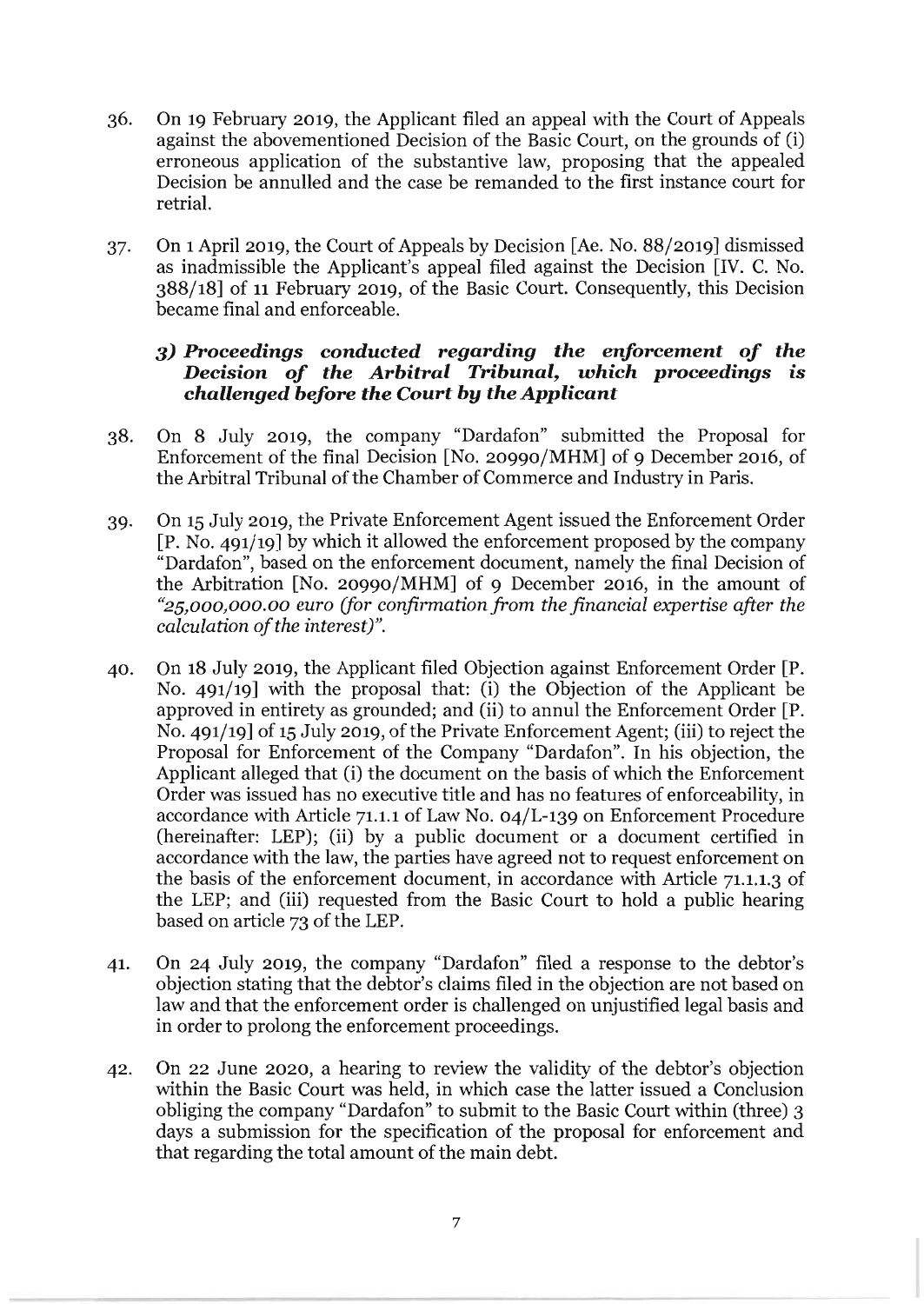- 43. On 25 June 2020, the company "Dardafon" submitted the supplementation to the proposal (the supplementation to the proposal was registered with the Basic Court on 29 June 2020), specifying the exact amount of the total debt, requesting to oblige the Applicant to pay on behalf of the debt the total amount of  $\epsilon$  24,684,003.15, with an interest rate of 8% per year which would be calculated from 8 July 2019 until the final payment. The company "Dardafon" also submitted a Report of the Legal Auditor, regarding the calculation of the abovementioned amount and evidence regarding the payments made to the Applicant. In the abovementioned report of the auditor it was established that *"The total amount of the remaining obligation* is *subject to verification and ascertainment through expertise assigned by the private enforcement agent during the calculation of interest ordered by the Final Arbitration Decision".*
- 44. On 6 July 2020, the Basic Court by the Decision [PPP. No. 1486/19]: (i) approved as partially grounded the Applicant's objection, regarding the amount of  $\epsilon$  315,996.85, thus repealing the Enforcement Order [P. No. 491/2019] of 15 July 2019, in relation to this amount issued by the Private Enforcement Agent; and (ii) rejected the Applicant's objection regarding the amount of  $\epsilon$  24,684,003.15 as ungrounded, and for this part the Enforcement Order  $[P. No. 491/2019]$  of 15 July 2019, issued by the Private Enforcement Agent, remains effective.
- 45. On 7 July 2020, the Applicant submitted the Declaration on the Completion of the Enforcement Proposal of the company "Dardafon", mentioned above, requesting, *inter alia,* that the Applicant's Objection be approved as grounded, while the proposal for enforcement be considered withdrawn. The Applicant stated that he opposes the Creditor's Complaint [Dardafon Company], both formally and materially. From the formal point of view, the Applicant considered that the submission submitted on 29 June 2020 by the creditor was submitted with a delay of 4 days, therefore requested that the proposal for enforcement be considered withdrawn. With regard to the material objection, the Applicant considered that the Conclusion of the Basic Court of 22 June 2020, does not find the provisions of the LEP grounded and represents an excess of authority giving the Creditor the opportunity to deviate the value of the enforcement for which he already received the Enforcement Order. The Applicant regarding the new value  $\epsilon$  24,684,003.15, challenged the latter with the reasoning that (i) it does not appear in the final Decision of the Arbitration Tribunal of ICC 20990/MHM of 9 December 2016; (ii) it does not appear in the Creditor's Enforcement Proposal of 15 July 2019; (iii) for this value no enforcement order was issued P. No. 491/19 of 15 July 2019; and (iv) for this value the debtor's objection has not been filed.
- 46. On 9 July 2020, the company "Dardafon" by the letter requests the Applicant to fulfill the debt voluntarily by 10 July 2020.
- 47. On 9 and 10 July 2020, the Applicant, by the submissions, requests the enforcement authority to postpone the enforcement until the case is decided by the Court of Appeals, a request which was rejected by the company "Dardafon~', which requested from the enforcement authority to act in accordance with the Decision [PPP. No. 1486/19] of the Basic Court, as the legal requirements for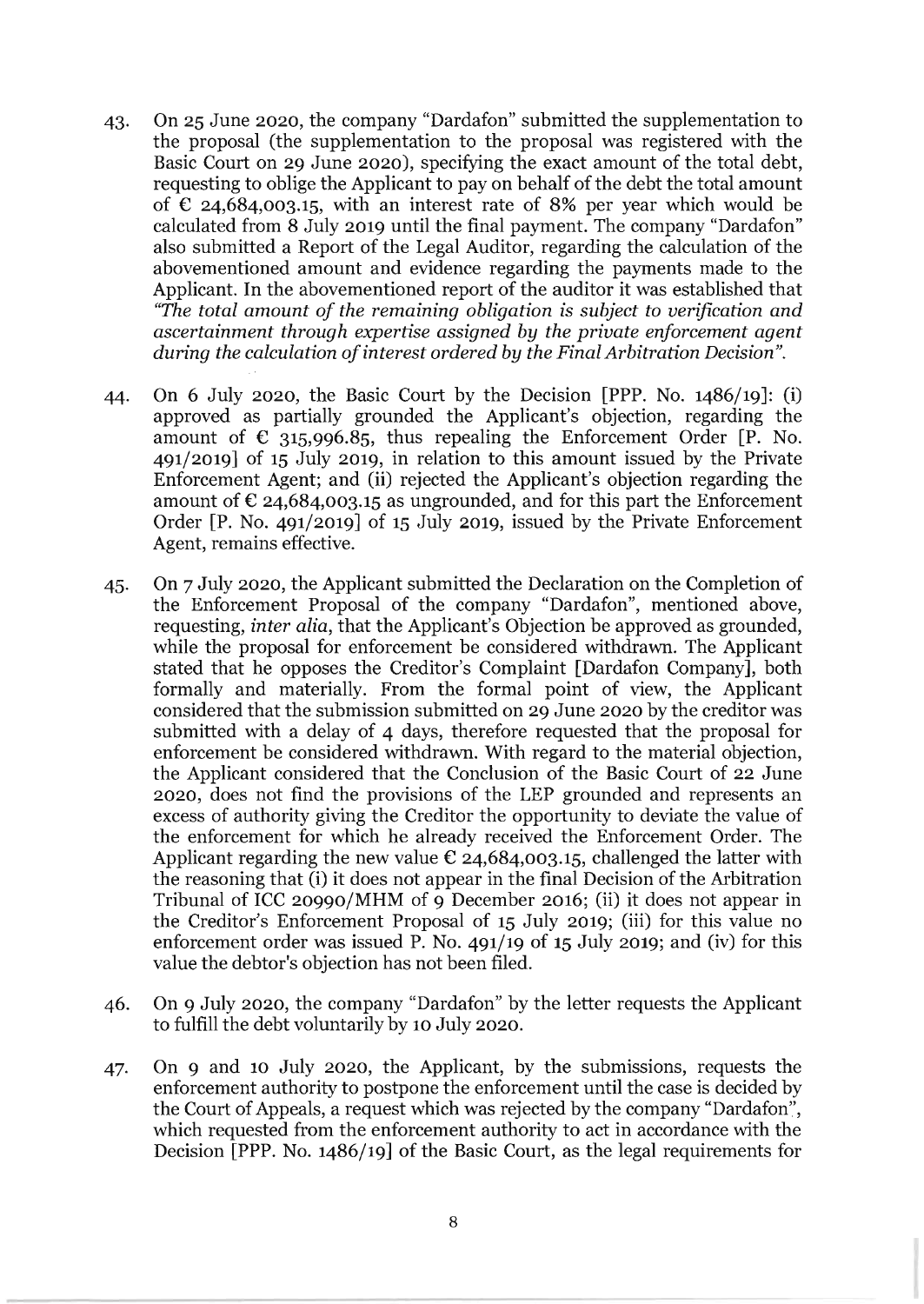such a request have not been met and the debtor has not deposited any evidence or guarantee.

- 48. On 10 July 2020, the Applicant filed an appeal with the Court of Appeals against the Decision [PPP. No. 1486/19] of 6 July 2020, of the Basic Court in the rejecting part of the Enforcement, namely against its point (ii), due to violation of the provisions of the enforcement procedure and erroneous application of substantive law, with the proposal to approve the appeal of the debtor as grounded and to annul the abovementioned Decision of the Basic Court. The Applicant alleged before the Court of Appeals that the Basic Court, *inter alia,* did not take into account the Applicant's submission as, according to it, the Decision [PPP. No. 1486/19] of the Basic Court was ready the day before, namely on 6 July 2020, without considering the Applicant's position on the specification of the Enforcement Proposal of the company "Dardafon" and other accompanying documents, and thus violating the legal provisions and denying the Applicant's right to state about the claims of the company "Dardafon", in accordance with Article 182.2 (i) of the Law No. 03/1-006 on the Contested Procedure (hereinafter: LCP), especially when it comes to new allegations and documents.
- 49. The Applicant also raised the issue of admissibility of the Specification of the Enforcement Proposal as it considered that the submission submitted on 29 June 2020 by the creditor was submitted with a delay of 4 days, therefore, requested that the enforcement proposal be considered withdrawn.
- 50. On an unspecified date, the company "Dardafon" filed a response to the appeal, challenging the Applicant's appealing allegations, with the proposal that the Court of Appeals considers this appeal inadmissible, or reject the latter in its entirety as ungrounded.
- 51. On 14 July 2020, the Private Enforcement Agent, by the Conclusion  $[P. No.$ 491/19] rejected the Applicant's request for postponement of enforcement as ungrounded.
- 52. On 15 July 2020, the Private Enforcement Agent by the Order  $[P. No. 491/19]$ ordered the Commercial Banks in Kosovo: PCB, RBKO, BKT, NLB, BPB, TEB, Banka Ekonomike, IsBank, ZiraatBank, that within the deadline of twenty four (24) hours after the receipt of this order, to provide the private enforcement agent with the data (i) whether the Applicant has an account in these banks; and (ii) if the latter has funds in the bank account to block the funds in the name of the principal debt, legal interest, costs of contested proceedings and enforcement costs in the total amount of 26,789,532.62 euro.
- 53. On 20 July 2020, the third party namely the Applicant's Shareholder (Government of Kosovo, Ministry of Economy and Environment, Policy and Monitoring Unit of Publicly Owned Enterprises) submitted a request for suspension of actions taken by the enforcement authority as well as the postponement of the enforcement procedure.
- 54. On 20 July 2020, following the request of the enforcement agent addressed to the company "Dardafon" to declare regarding the request of the third person,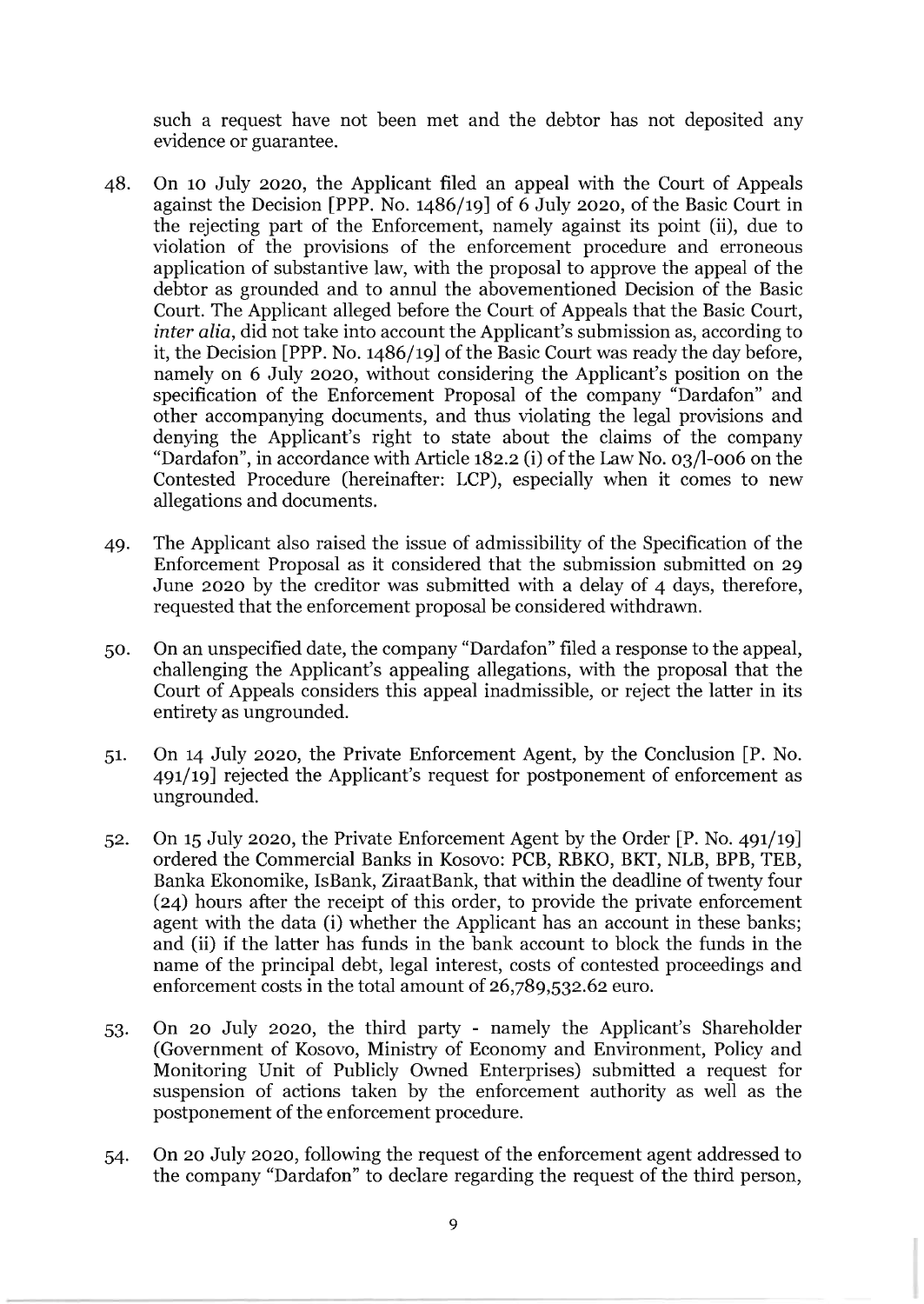namely the Government of Kosovo, the latter opposes this request for postponement of the enforcement as it has no legal support, and that requires the enforcement authority to reject it as ungrounded.

- 55. On 21 July 2020, the Private Enforcement Agent, by the Conclusion [P. No. 491/19] rejected as ungrounded the request of the third person, the Shareholder Government of Kosovo-Ministry of Economy and Environment, Policy and Monitoring Unit of Publicly Owned Enterprises to postpone the enforcement procedure.
- 56. On 21 July 2020, the Private Enforcement Agent, through the Transfer Order  $[P. No. 491/19]$  obliged Raiffeisen Bank, to execute from the Applicant, within (6o) minutes after receiving this order, the main debt, legal interest, costs of the enforcement procedure, costs of the contested procedure and the implementation of efficiency of the Enforcement Office, in the following values: Total: 26,789,532.62 euro.
- 57. On 29 July 2020, the Applicant and the company "Dardafon" in the presence of the Applicant's shareholder in the capacity of guarantor, reached an agreement for the temporary release of current bank accounts.
- 58. On the same date, the Private Enforcement Agent by order  $[P. No. 491/19]$ obliged the commercial banks in Kosovo to unblock the Applicant's bank account, as a result of the creation of new circumstances, namely the reaching of an agreement between the Applicant and company "Dardafon".
- 59. On 8 October 2020, the Court of Appeals by Decision [Ac. No. 3610/20] rejected the Applicant's appeal as ungrounded, and upheld the Decision [PPP. No. 1486/19] of 6 July 2020, of the Basic Court. The Court of Appeals considered that the Court of First Instance has rendered a fair decision based on the evidence found in the case file. The Court of Appeals was based on Article 21 of the LEP and 22 of the LEP, which define the enforcement documents and based on this the Court of Appeals considered that the enforcement is allowed based on the final Decision of the Arbitration, ICC No. 20990/MHM of 9 December 2016, recognized by the Decision of the Basic Court IV. C. No. 388/18 of 11 February 2018, which document meets the requirements according to the provisions of the LEP. Regarding the Applicant's allegation that the final arbitral award does not possess the enforcement clause, the Court of Appeals stated that according to the LEP, as enforcement documents are provided the decisions of foreign arbitral tribunals and settlements within these courts, which have been accepted for enforcement in the territory of Kosovo.
- 60. Regarding the allegation for the Agreement for the execution of the final decision of the Arbitration, signed between the company "Dardafon" and the Applicant on 14 May 2017, which has the status of an enforcement document because it represents a Notarial Deed, which cannot be separated from the creditor, the Court of Appeals clarified that with this notary deed, the Agreement on the execution of the final decision of the Arbitration was certified and taking into account that the Applicant was not able to pay and fulfill the obligations arising from the decision of the Arbitration and based on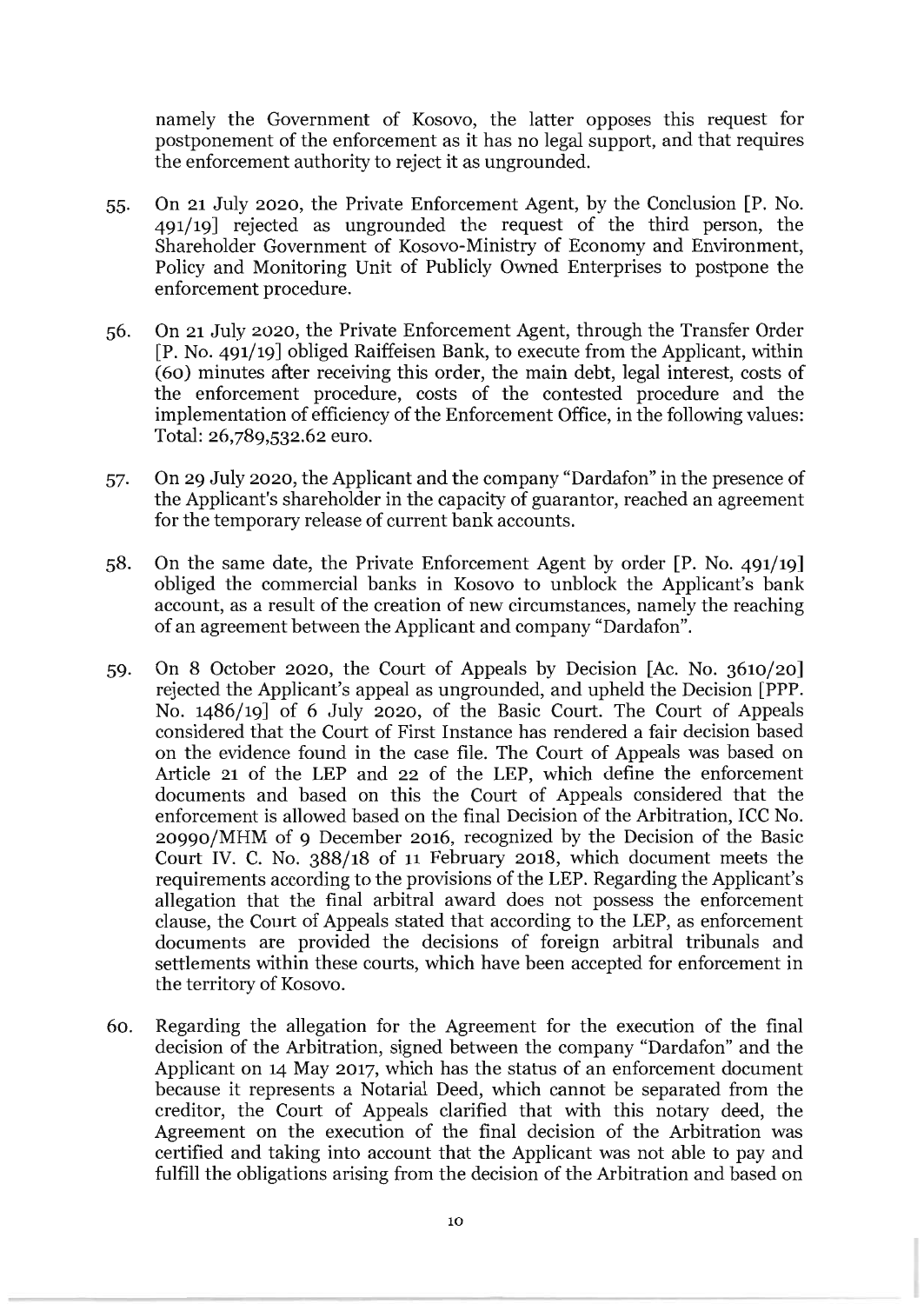Article 8.3 of the Agreement, the Applicant has agreed that in case of failure to fulfill the obligations under item 1.6 of the Agreement, the company "Dardafon" may terminate this agreement and automatically enter into force the provisions of the final decision of the Arbitration.

- 61. As to the Applicant's allegation that with the specification requested by the creditor, a new enforcement value has been created, and that such value is not contained even in the decision of Arbitration 20990/MHM, the Court stated that in this decision, namely in item 3, is set the value of 8,785,000 euro, plus interest of 8% since 14 April 2015, then in item 4, is set the value of 17, 315,000 euro, plus interest of 8% since 14 April 2015 Also in item 5 is defined the contractual penalty of 5000 euro, for each case of delay from item 1, a) and b), while in item 7, the value of 972,121.22 euro and the value of 534,000.00 USD. Regarding these values, the Court of Appeals stated that the specification of the debt was made in accordance with the decision of the Arbitration, as well as the payments made by the Applicant. Therefore, the Court of Appeals stated that *"With regard to the Applicant's claims for the amount of debt, the private enforcement agent must, during the enforcement procedure, calculate the interest and the contractual penalty specified* in *the enforcement document, until the fulfillment of the obligation in full based on the provision of article 43, paragraph* 3 *of the LEP" [ ...* J. The Judgment of the Court of Appeals did not contain a specific reasoning regarding the Applicant's allegation that the Basic Court denied the Applicant's right to state about the claims of the company "Dardafon", regarding the specification of the debt.
- 62. On 3 November 2020, the Applicant addressed the Office of the Chief State Prosecutor with a proposal to initiate a request for protection of legality in the Supreme Court against the Decision [PPP. No. 1486/19] of the Basic Court and the Decision [Ac. No. 3610/20] of the Court of Appeals. The Applicant in his request stated that regarding the submission submitted by the creditor, and the decision issued on 6 July 2020, by the Basic Court by Decision PPP. No. 1486/19, it was denied the right to state about this submission and the new value of the enforcement that differed from his initial request. Regarding the latter, the Applicant stated that the new value of the request was not the subject of the enforcement proposal and in this regard no enforcement order was issued by the private enforcement agent. The Applicant also considered that the expertise of 22 June 2020 prepared by the auditor as well as the considerable number of invoices and debit notes, had not been submitted earlier and in this evidence, the Applicant was not enabled to declare. The Applicant considers that the Basic Court should schedule a new hearing, through which the Applicant would have the opportunity to declare the value of the proposal. Therefore, the Applicant considered that the two lower courts have violated his legal and constitutional rights, because they have not given the Applicant the opportunity to review the case, as without receiving the position of the Applicant regarding the specification of the order for enforcement, the decision of the Basic Court was issued.
- 63. On 10 November 2020, the Office of the Chief State Prosecutor filed a request for protection of legality [KMLC. No. 152/2020] with the Supreme Court against the Decision [PPP. No. 1486/19] of the Basic Court and the Decision [Ac. No. 3610/20] of the Court of Appeals. The Office of the Chief State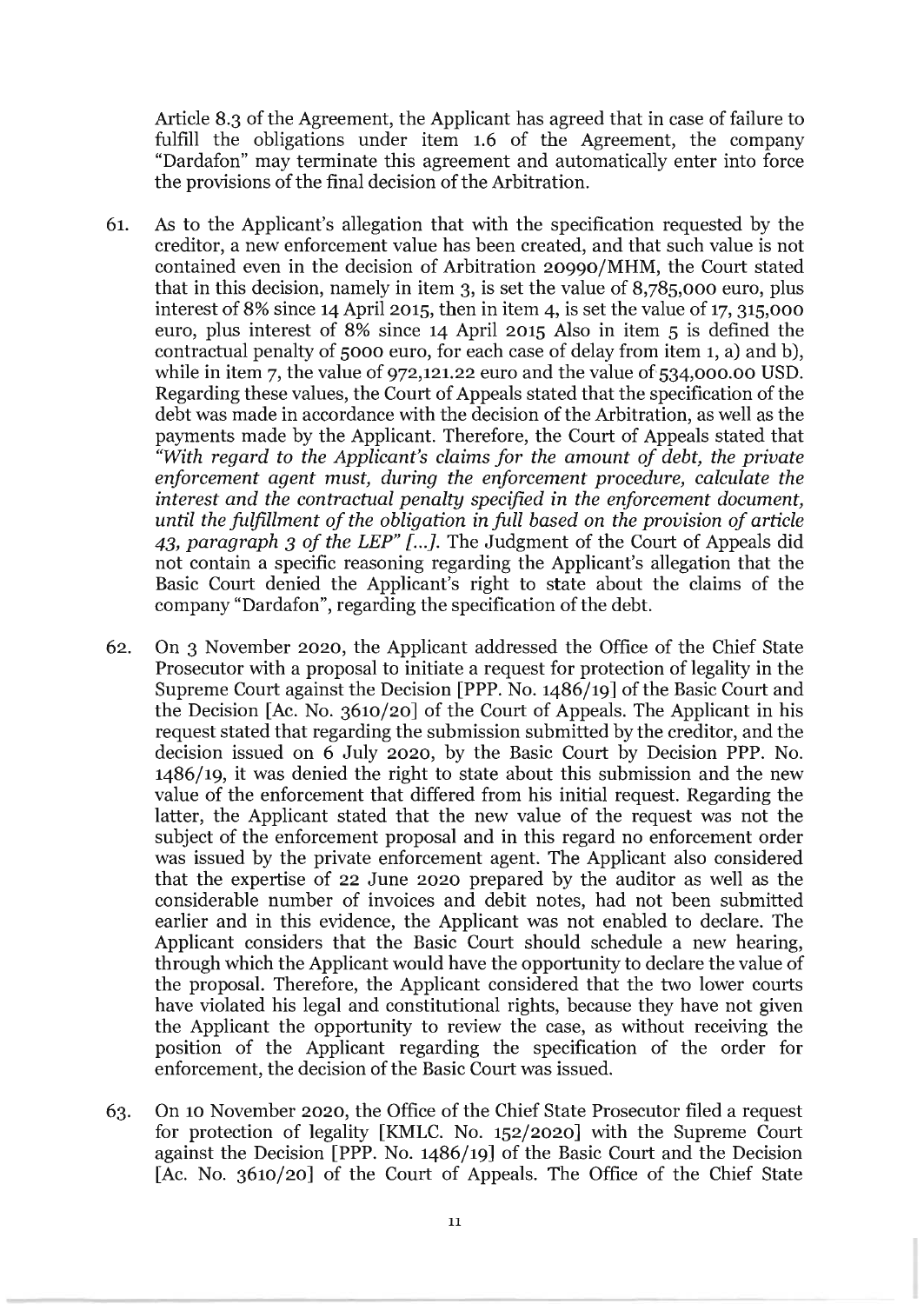Prosecutor was based on Article 247, paragraph 1 point a) of the LCP, stating that the Applicant in the request for protection of legality, did not have the opportunity to state in writing or at the hearing about the specified proposal for enforcement, and based on Article 5 item 5.1 of the LCP, the court should have enabled the Applicant to state on the allegations presented in the submission of the company "Dardafon".

64. On 18 December 2020, in the office of Private Enforcement Agent I.M. a hearing was held convened by the Applicant and the company "Dardafon", regarding the debt in the amount of 17,281,141, 98 euro, which is reflected in the Minutes of this hearing, signed by the representatives of the company "Dardafon" and Applicants, the following Conclusion was issued:

> 1. *The agreement reached between the parties for the payment of the debt and expenses specified above is approved and this agreement will enter into force after its signing.*

> *2. The debtor* is *obliged to pay the monthly debt installments* in *the amount of*  $\epsilon$  *749,973.60 according to the amortization plan of the payments specified above (from* 15 *January 2021).*

> *3. The debtor* is *obliged to pay the monthly installments of expenses* in *the amount of*  $\epsilon$  *10,619.62 for each month according to the payments specified* as *above (from* 15 *January 2021).*

> *4. In case of failure of the agreement by the debtor* in *the fulfillment of the obligations of the debt installments and the expenses according to the dynamics of payments, the creditor's request for the complete fulfillment of the debt, default interest and expenses will be acted upon.*

*A copy of this agreement* is *delivered to both parties"* 

- 65. On 20 January 2021 the Supreme Court held a hearing in which the Applicant and the company "Dardafon" were present. At this hearing the creditor [company "Dardafon"], considered that with regard to the allegation that the debtor [Applicant], was not given the opportunity to declare, does not stand. According to the creditor, it did not calculate the interest on his request for enforcement. The creditor stated that on 25 June 2020, it also calculated the interest along with the certification of an auditor. The creditor consequently considered that the Applicant did not challenge the respective submission. The creditor at the hearing also considered that the debtor and the prosecutor had never considered that the interest rates were erroneously calculated and therefore considered that there was no need for a separate hearing. The Applicant, on the other hand, stated at this hearing, in which case he reiterated his allegations as in the request for protection of legality, stating that it was not given the opportunity to make a statement regarding the creditor's submission, as it had accepted submissions on 6 July 2020 while the response related to those submissions was submitted on 7 July 2020, however, the Basic Court issued its decision on the case on 6 July 2020, without waiting for the Applicant's response, and moreover without holding hearing. Therefore, the Applicant stated that the regular courts have violated the principle of adversarial proceedings and equality of arms.
- 66. On 20 January 2021, the Supreme Court, by Decision CML. No. 12/20, rejected as ungrounded the request for protection of legality of the State Prosecutor.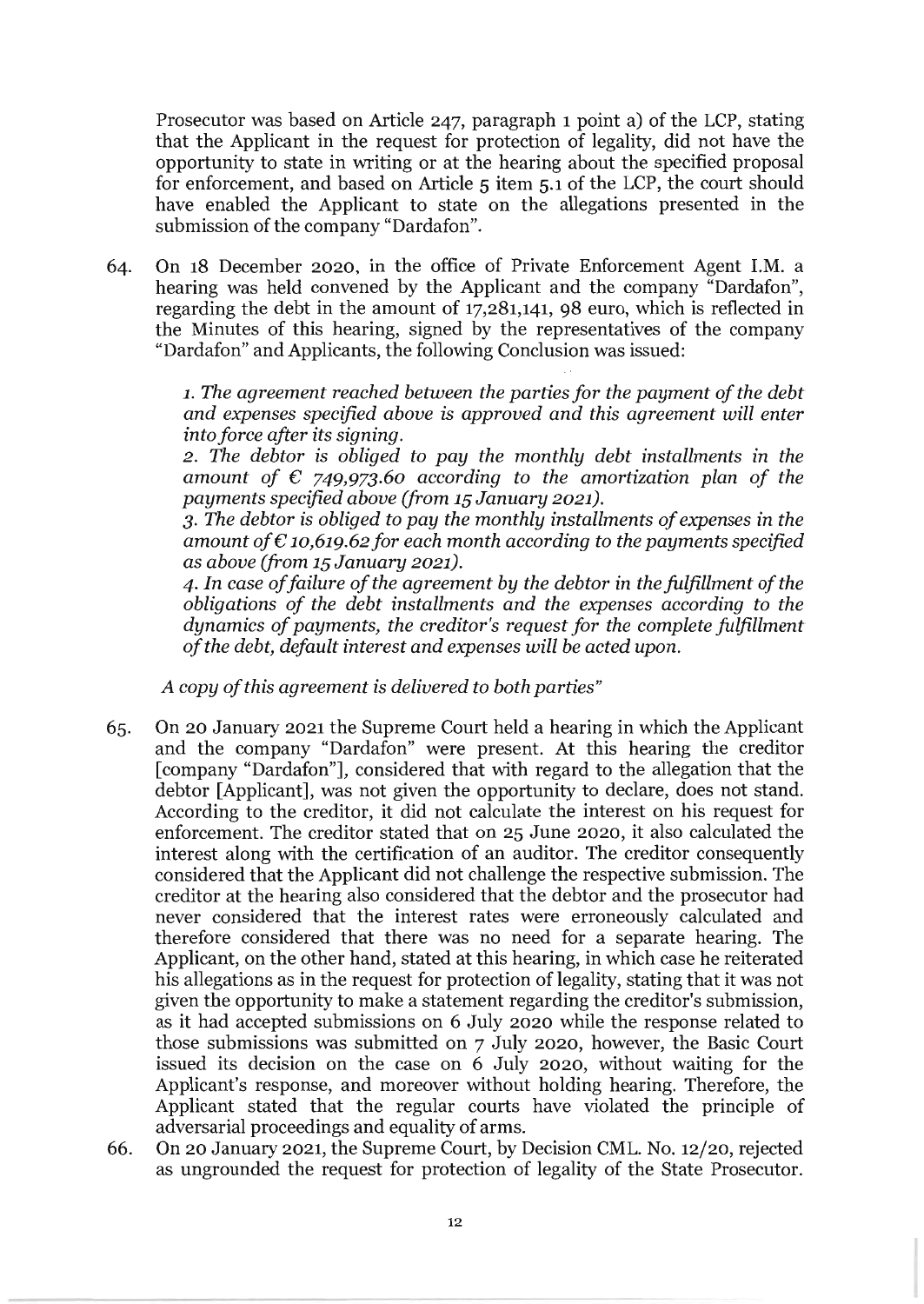The Supreme Court noted that with regard to the case raised by the State Prosecutor, the Applicant was not given the opportunity for clarification regarding the allegations filed on 29 June 2020, and in the attached expertise of F.P. The Supreme Court initially referred to Article 247 paragraph 1 of the LCP, which sets out the conditions for filing a request for protection of legality, and considered the allegation of holding a hearing ungrounded. The Supreme Court further reasoned that in the enforcement proceedings when deciding on the objection as a means of challenging, the court has the discretion to assess the need to hold a hearing. The Supreme Court stated that Article 247 paragraph 1 of the LCP refers to the case when the court of first instance rendered the judgment without a main hearing.

- 67. The Supreme Court, stating that it assesses the Applicant's allegation in the spirit of the provision of Article 247 paragraph 1 of the LCP and taking into account the specifics of the enforcement procedure, stated that the lower instance courts did not violate the rights of the Applicant. In this case, the Supreme Court stressed that the issuance of a judgment without a main hearing as a violation refers to cases where it is necessary to obtain evidence to establish substantive facts and thus denied such a possibility to the parties, while in the enforcement procedure the causes of objection are mainly assessed without holding the hearing. However in this case, the Supreme Court considered that the Basic Court in objection after holding a hearing has consumed any possible violations related to the allegations of holding the hearing. Furthermore, the Supreme Court emphasized that holding a hearing is a legal possibility that the court considers in cases where it accepts in consideration and decides the objection of the party if the nature of the objections is such that implies clarification of some allegations that occur after hearing the parties. Therefore, the Supreme Court considered that it does not mean that the court in the enforcement procedure will schedule several hearings and in this way to take into consideration the issues that have been consumed in the procedure of issuing the enforcement document.
- 68. The Supreme Court considered that the nature of the allegations made by the state prosecutor were such that they could be made by the debtor [the applicant], in the procedure of correcting irregularities of the enforcement agent, and according to the Supreme Court, the first instance court has rightly assessed the allegations that have referred to the admissibility of the enforcement, including the suitability of the enforcement document and all other allegations as defined by the LEP.
- 69. The Supreme Court further reasoned that the State Prosecutor's allegation for giving the possibility of a statement regarding the creditor's submission and the expertise of F.P. is ungrounded and without influence on the decision otherwise because *"neither by the submission nor by the alleged expertise has the content of the loan/request specified* in *the enforcement document been changed, which has previously passed the recognition procedure. Thus,* if *the debtor has assessed that with the referred expertise any irregularities have been made* in *the implementing enforcement procedure, he has had the opportunity* to *request* in a *special procedure from the court the correction of irregularities, otherwise* in *the case of the hearing summoned by the Supreme Court* on 20.01.2021, no *substantial claim has been made, explanations of*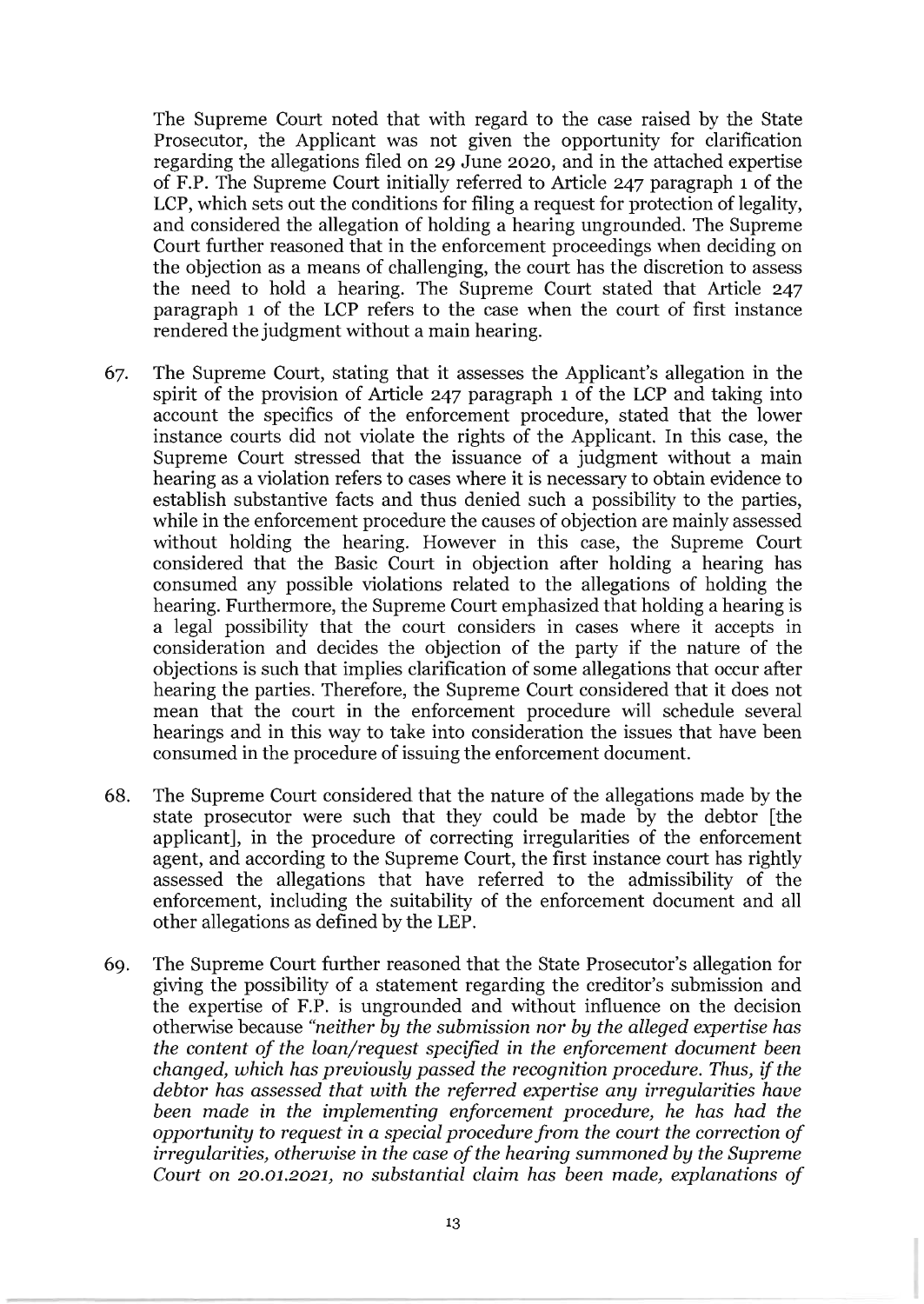*how the submission and the expertise influenced the change of the loan assigned by the enforcement document.* 

*Obtaining* an *expertise* in *the enforcement procedure* is *common especially when it* is *necessary to calculate* a *periodically adjudicated claim,* or *even interests and other successive claims, but the standard* in *practice means that such* an *expertise can not be obtained* in *the phase before the execution* is *allowed, but can be taken after the stage of enforcement permit* is *completed. The fact that the Creditor has submitted* an *expertise has not affected the legality of the procedure because the enforcement body after the enforcement order has become final, has taken the evidence for the calculation of claims and thus the impact of the expertise submitted by the creditor does not have any impact."* 

## **Applicant's allegations**

- 70. The Applicant alleges that the challenged decision of the Supreme Court violates his rights guaranteed by Articles 22 [Direct Applicability of International Agreements and Instruments] and 31 [Right to Fair and Impartial Trial] of the Constitution in conjunction with Article 6 (Right to a fair trial) of the ECHR.
- 71. The Applicant reiterates that on 22 June 2020, in the hearing held regarding the validity of the Applicant's Objection, the Basic Court issued *'Conclusion'*  whereby it obliged the company "Dardafon" to submit the submission for specification of the proposal for enforcement within 3 (three) days.
- 72. According to the Applicant, this submission was submitted by the company "Dardafon" on 29 June 2020, which the Applicant received on 6 July 2020. According to the Applicant, on 7 July 2020, the latter filed "Statement on the Creditor's Submissions (company "Dardafon")".
- 73. Therefore, according to the allegation, before the Applicant declared himself, or according to it, at the same time when the Applicant received the Specification of the Proposal for Enforcement of the company "Dardafon" on 6 July 2020, the Basic Court had already prepared and rendered the Decision [PPP. No. 1486/19], denying it the legal right to declare about the Submission of the company "Dardafon" for the Specification of the Proposal for Enforcement and the new value of the enforcement which differed from the initial value, which means that it was a new Request.
- 74. According to the Applicant, the new value of the proposal of the company "Dardafon" according to the Submission of 6 July 2020, (i) was not a subject of his initial Proposal for Enforcement; (ii) regarding this value no Enforcement Order was issued by the Private Enforcement Agent; and (iii) in relation to this value the Debtor's Objection was not made nor was the hearing of 22 June 2020 scheduled.
- 75. Further, the Applicant states that in addition to the new Proposal and the new value of the enforcement, the Submission of the company "Dardafon" also contained a "Financial Expertise" of 22 June 2020, prepared by Auditor F.P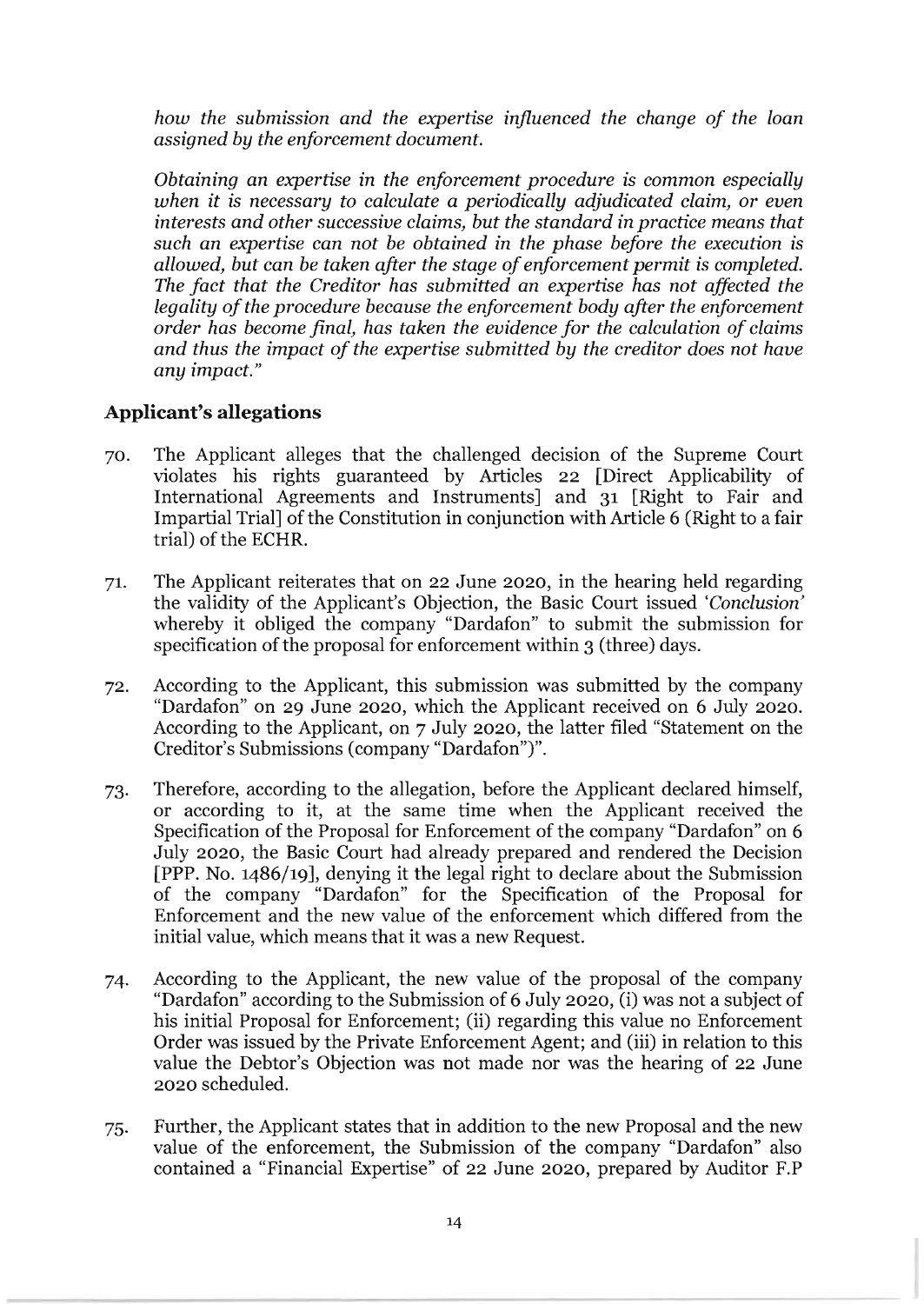and a significant number of invoices and debit notes which were never submitted at any earlier stage of the procedure and that the company "Dardafon" has never been notified about them.

- 76. Regarding this point, the Applicant refers to Article 5 paragraph 1, Article 7 paragraph 3 and Article 357 paragraph 2 of the LCP, which according to it, are applied in the enforcement procedure and underlines the following *"The Basic Court* in *Prishtina has decided regarding the debtor's objection to hold* a *court hearing, at the moment when the creditor, before the court hearing was over, has changed the Proposal, the value of the Proposal and at the moment when he has submitted new evidence which he had not submitted. until then and were never seen by the Debtor, the Court was obliged to schedule* a *new hearing* in *order to give the Debtor the opportunity to state about these issues and changed circumstances".*
- 77. Therefore, according to the Applicant, these legal violations were also among his main allegations in the appeal filed with the Court of Appeals on 10 July 2020, and the Proposal for Protection of Legality and the Hearing at the Panel of the Supreme Court of 20 January 2021. According to the Applicant, neither the Court of Appeals nor the Supreme Court elaborated on this allegation.
- 78. According to the Applicant, the regular courts set a precedent by which the court decision became final without enabling the party to the proceedings to state regarding the claims of the other party. Consequently, the Applicant alleges that the regular courts have violated the provisions of the procedure and Article 31 of the Constitution, in conjunction with Article 6 of the ECHR, namely "essential elements of the notion of "fair trial" [...] a) the principle of *adversarial proceedings; b) the principle of "equality of arms"; and* c) *the right to* a *reasoned* decision".
- 79. According to the Applicant, the regular courts have the responsibility to give each party (i) the opportunity to be present and heard; and (ii) be given the opportunity to present their case in such a manner as not be put at a disadvantage *vis-a-vis* the other party. Regarding this point, the Applicant refers to the cases of the European Court of Human Rights (hereinafter: ECtHR), (i) *Keçmar and Others v. Czech Republic*, Judgment of 3 March *2000; (ii) Condron and Others v. the United Kingdom,* Judgment of 2 May 2000; and *(iii) VanOrshoven v. Belgium,* Judgment of 25 June 1997.
- 80. Therefore, the Applicant requests the Court to render a Judgment by which: (i) the Referral is declared admissible; (ii) to find that there has been a violation of Article 31 (Right to Fair and Impartial Trial) of the Constitution, in conjunction with paragraph 1 of Article 6 (Right to a fair trial) of the European Convention on Human Rights; (iii) to declare the Judgment [CML. No. 12/20] of the Supreme Court of Kosovo of 20 January 2021 invalid and to remand the latter for reconsideration; (iv) To order the Supreme Court to notify the Constitutional Court about the measures taken in connection with the implementation of this Judgment; (vi) To declare that this Judgment is effective immediately.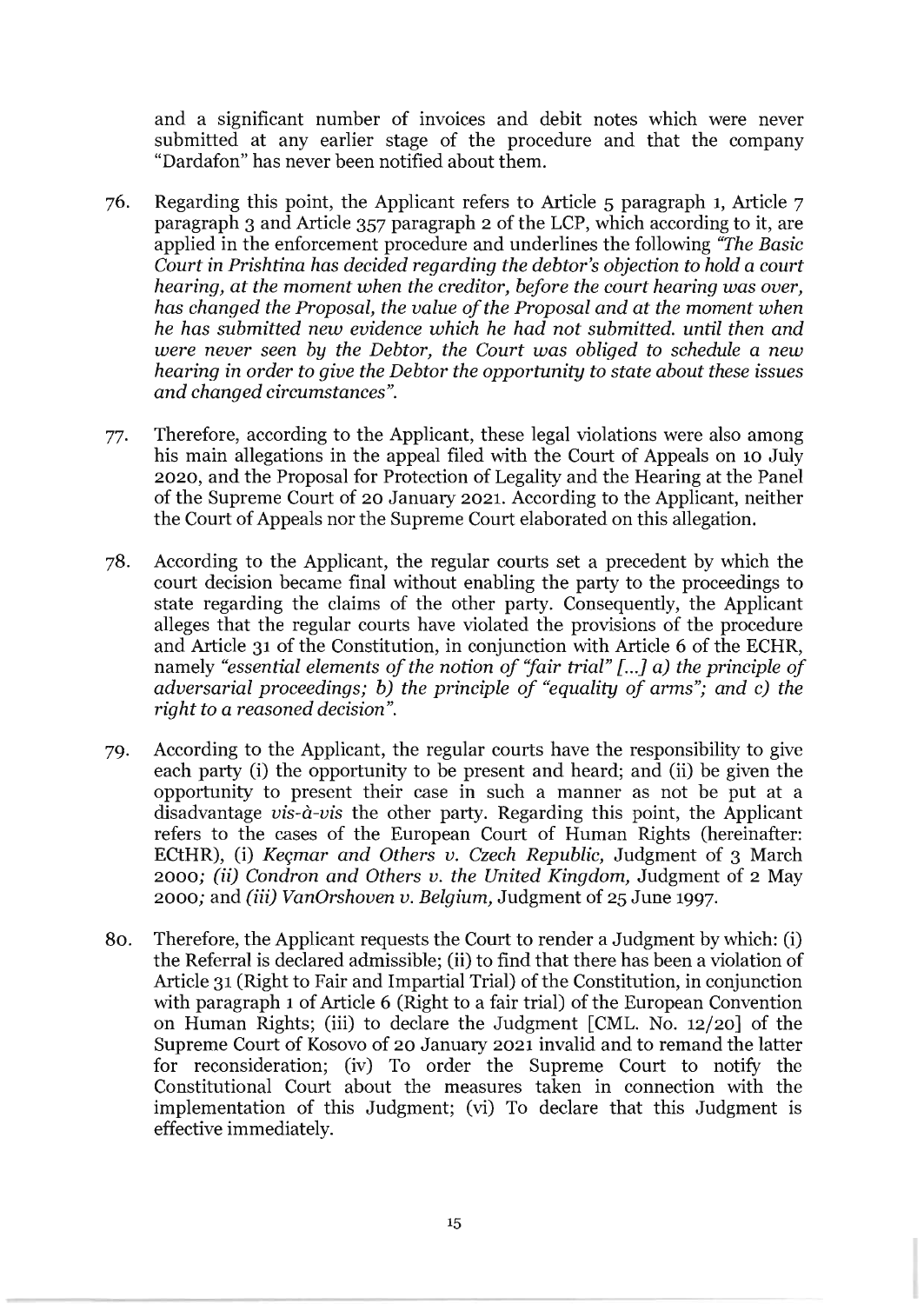## **Request for interim measure**

- 81. In addition, the Applicant requests the imposition of an interim measure to postpone the enforcement process as the implementation of the enforcement would cause (i) irreparable damage to the Applicant and would (ii) violate the state and national interests, setting from the nature of Telecom activity, which, in the event of enforcement, would go bankrupt due to the extremely high value of the obligation.
- 82. The Applicant states that due to the blocking of bank accounts, where bankruptcy was at risk, the Applicant was forced to sign *"Debt execution agreement* in *enforcement proceedings"* with the company "Dardafon", and according to the Applicant, the only reason for signing this agreement is the de-blocking of bank accounts to avoid bankruptcy.
- 83. The Applicant also states that with the continuation of the execution procedure, there is a real risk that the activity of Telekom will be extinguished, producing unprecedented negative consequences in the wellbeing and functioning of all its subscribers, especially in the functioning and activity of state and security bodies in the form of disabling communication in the performance of their duties, as one of the main segments of their activity.
- 84. Consequently, the Applicant states that based on the premise of endangering the public interest, risk of causing irreparable damage and the fact that its shareholder - the Ministry of Economy and Environment has shown willingness to offer its assistance in resolving of this issue, in order to prevent these risks, submits a request for the imposition of an interim measure in accordance with Article 27 of the Law on the Constitutional Court. While through the letter of 27 July 2021, the Applicant clarified that *"so far Telecom has not received any concrete material assistance from [Ministry of Economy] ME regarding the execution of the Arbitral Tribunal Decision* at *ICC no. 20990/MHM of* 09 *December 2016."*
- 85. Finally, regarding the imposition of an interim measure, the Applicant requests the Court to render a Decision on the imposition of an interim measure, by which: (i) the interim measure is approved for the duration until a decision on merits is rendered on the case; (ii) The further implementation of the enforcement against the Applicant is immediately suspended, according to the Enforcement Order  $[P. No. 491/19]$  of 15 July 2019, issued by the Private Enforcement Agent Ilir Mulhaxha and Decision [PPP. No. 1486/19] of 6 July 2020, of the Basic Court; Decision [Ac. No. 3610/20] of the Court of Appeals of 8 October 2020; Decision CML. No. 12/20 of the Supreme Court of Kosovo, of 20 January 2021 as well as the Agreement for execution of the debt in the enforcement procedure no. 01-156/09 of 17 November 2020 concluded between the company "Dardafon" and the Applicant (iii) The Private Enforcement Agent is ordered to notify the Constitutional Court about the measures taken in connection with the implementation of this Decision; (iv) This Decision shall be notified to the parties, the Applicant and the company "Dardafon".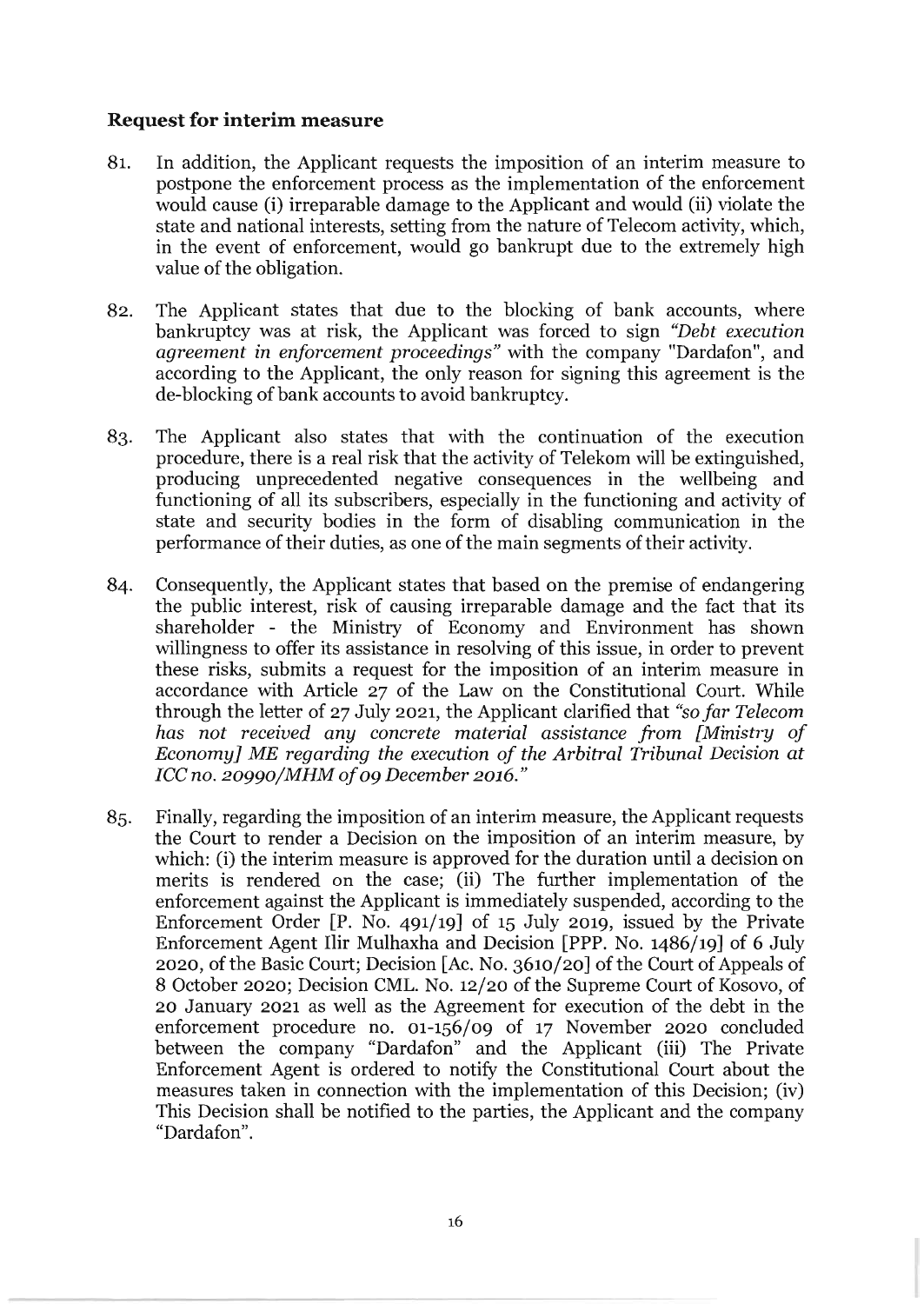## **Comments of company "Dardafon"**

- 86. Company "Dardafon", in its response to the Referral states that the Applicant's Referral is inadmissible because:
	- the Applicant's Referral does not contain the name of the person who signed it, so it is not clear that it submitted the Referral to the Court, therefore the Referral was not submitted by the authorized person;
	- The Applicant has not attached any evidence regarding his allegation that the Supreme Court has violated its constitutional rights;
	- the decision of the Supreme Court is reasoned and that the Constitutional Court is not an instance *"revisionist and does not examine whether* a *court has decided* a *case correctly* or *not".* The Applicant has enjoyed all rights before the Supreme Court;
	- The Constitutional Court has no substantive jurisdiction to consider whether the First Instance Court in the Enforcement Procedure should organize an additional hearing to decide on a creditor's request to reduce the credit request;
	- in the Applicant's case the legal remedies have not been exhausted as the Applicant complains about the amount of the enforcement but in order to request a change in the payment that was made incorrectly the Applicant had to file a lawsuit for unjust enrichment, which the Applicant has not done;
	- It is unclear what the Applicant wants to achieve through this procedure as  $\frac{1}{2}$ regarding the debt the agreement was signed for the execution of the decision of the Basic Court, on 18 December 2020, therefore, it is clearly indicated the intention to misuse legal remedies;
	- The Referral is also ungrounded as the Decision of the Supreme Court does not in any way violate its fundamental constitutional rights as it only considers that the Supreme Court has committed a legal violation and that the Basic Court was not obliged to hold a hearing;
	- the Applicant has not proved by any evidence that the calculation of the enforcement amount was done incorrectly;
	- the reasons on which the Applicant is referred to for the issuance of the interim measure are not legal as the decision for enforcement is based on a final court decision.

## **Relevant constitutional and legal provisions**

## **Constitution of the Republic of Kosovo**

### **Article 31 [Right to Fair and Impartial Trial]**

1. *Everyone shall be guaranteed equal protection of rights in the proceedings before courts, other state authorities and holders of public powers.* 

*2. Everyone* is *entitled to* a *fair and impartial public hearing* as *to the determination of one's rights and obligations* or as to *any criminal charges within* a *reasonable time by an independent and impartial tribunal established by law.*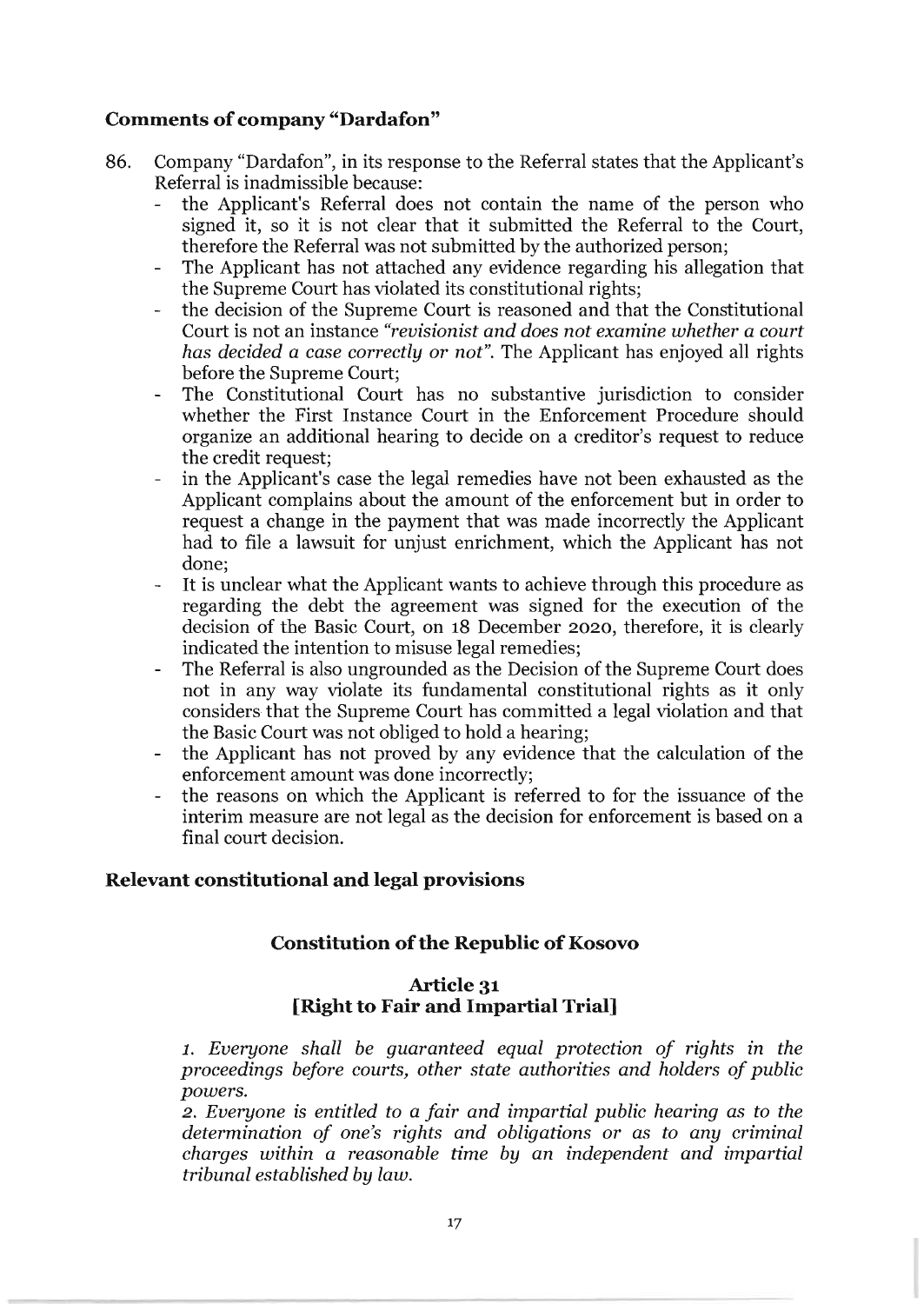### **European Convention on Human Rights**

### Article 6 **(Right to a fair trial)**

1. *In the determination of his civil rights and obligations* or *of any criminal charge against him, everyone* is *entitled to* a *fair and public hearing within* a *reasonable time by* an *independent and impartial tribunal established by law. Judgment shall be pronounced publicly but the press and public may be excluded from all* or *part of the trial* in *the interests of morals, public order* or *national security* in a *democratic society, where the interests of juveniles* or *the protection of the private life of the parties* so *require,* or *to the extent strictly necessary* in *the opinion of the court* in *special circumstances where publicity would prejudice the interests of justice.* 

 $\left[ ... \right]$ 

### **lAW NO. 04/L-139 ON ENFORCEMENT PROCEDURE SUPPLEMENTED AND AMENDED BY lAW NO. 05/L-118 ON AMENDING AND SUPPLEMENTING lAW NO. 04/L-139 ON**  ENFORCEMENT PROCEDURE

### Article 3

Enforcement Authority and Decisions

 $\int ... I$ 

*5. Conclusion shall be issued for implementation of some actions and to conduct the procedure.* 

*6. Against conclusion* as *per paragraph* 5. *of Article* 3 *of the Law,* no *legal remedy* is *allowed.* 

#### Article 17

### Application of the provisions of other laws

*The provisions of the Law* on *Contested Procedure shall be according ly are applied* in *the enforcement procedure, unless this law* or *any other law provides otherwise.* 

#### Article 43 Enforcement decision and writ

 $\lceil ... \rceil$ 

*3. If the enforcement decision* or *writ assigns the payment of interest, the enforcement body shall calculate the expenses of the enforcement creditor, except if the collection of interest* is *to be done from the deposited money* in *bank account the bank shall make calculations at the expense of the debtor. In cases when the calculation* is *made by the bank, the enforcement body* is *obliged to mark* in *the writ of enforcement the degree of exact interest, the precise guidelines for calculating the time of the interest, and*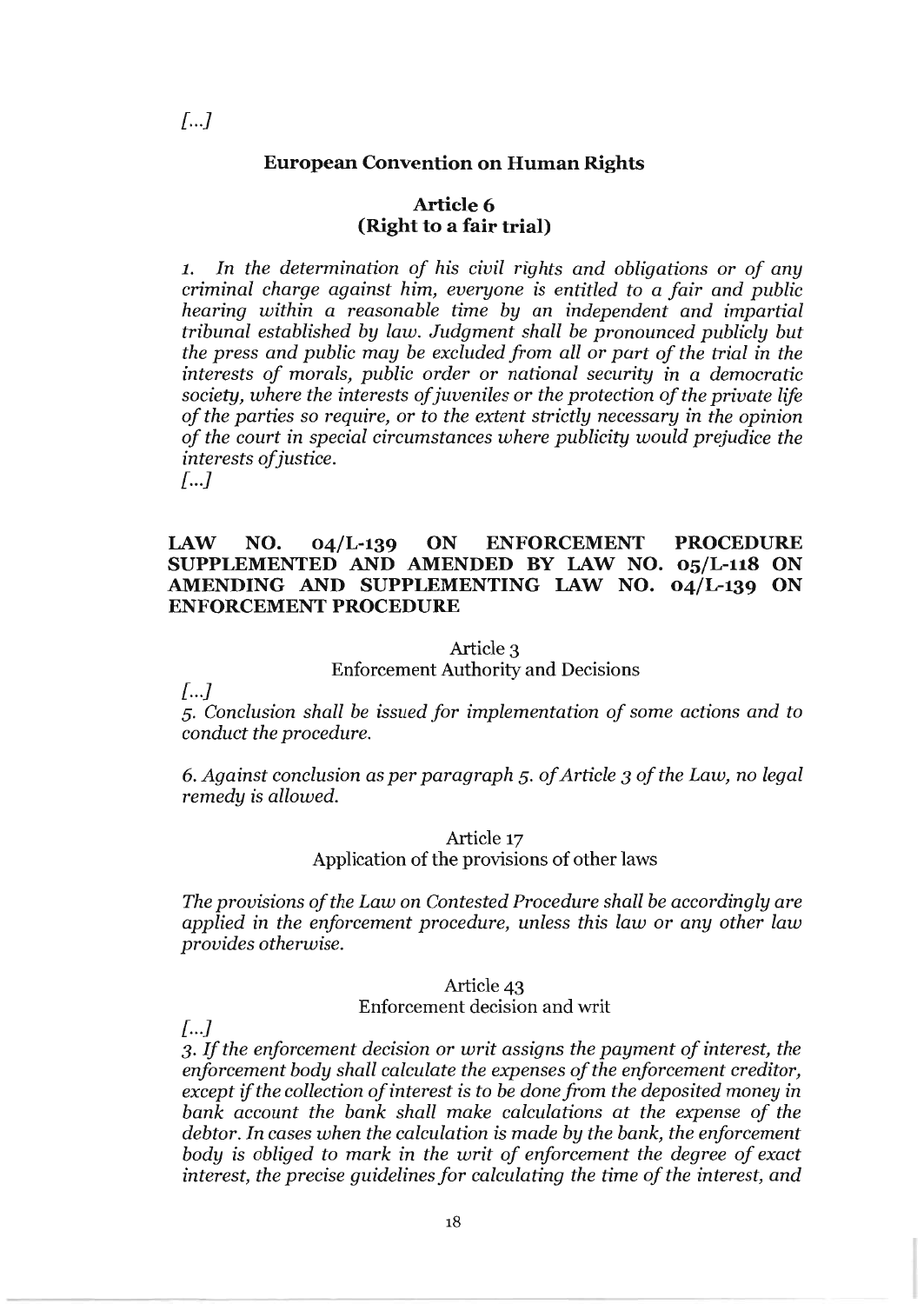*all other details necessary for the banks to enable calculation interest correctly. If in the writ of enforcement there are insufficient information, unclear* or *incomplete regarding the calculation of interest, the enforcement body is obliged to meet the writ of enforcement at the request of banks."* 

### Article 73 Decision on objection

1. *Court may decide* on *the objection out of court session. Alternatively, the court may schedule a public hearing* if *in the court's view it is necessary for a full understanding of the validity of the objection. The court shall notify all parties of the public hearing. If the court chooses to hold a public hearing, the hearing shall be held within five* (5) *days after the responses to the objection were required to be received by the court.* 

*la. The Court shall decide* on *the objection within a deadline of thirty* (30) *days from the date of receipt of objection.* 

2. *The decision* on *objection shall be issued by a singlejudge.* 

*3. Through the decision, the objection may be accepted, refused as untimely,* or *rejected as incomplete* or *not permitted.* 

*4. In case of approval of objection, and depending* on *circumstances of the case, the Court completes the enforcement in entirety* or *partially, and shall annul any actions taken.* 

## Article 77

### Appeals against the decision on the objection

1. *Against the decision* on *objection parties have the right* on *appeal 2. The appeal against the decision* on *objection shall be filed through the first instance court for the second instance court within seven (7) days from the day of acceptance.* 

*3. Copy of the appeal shall be submitted to opposing party and other participants who may present response to the appeal within three (3) days.* 

*4. Following receiving the response to appeal* or *following the deadline for response, the case with all submissions shall be sent to the second instance court within three* (3) *days. Regarding the appeal, the second instance court shall decide withinfifteen* (15) *days.* 

*5. The appeal* on *the decision* on *the objection does not halt the executive procedure unless guarantees have been provided for the full amount of the credit as described under Article* 78 *of this law.* 

*6. In the event the debtor as appealing party is successful in its appeal, and* if *its assets have been enforced against upon pursuant to the enforcement decision, he may seek counter-enforcement under the provisions* on *counter enforcement of this law.*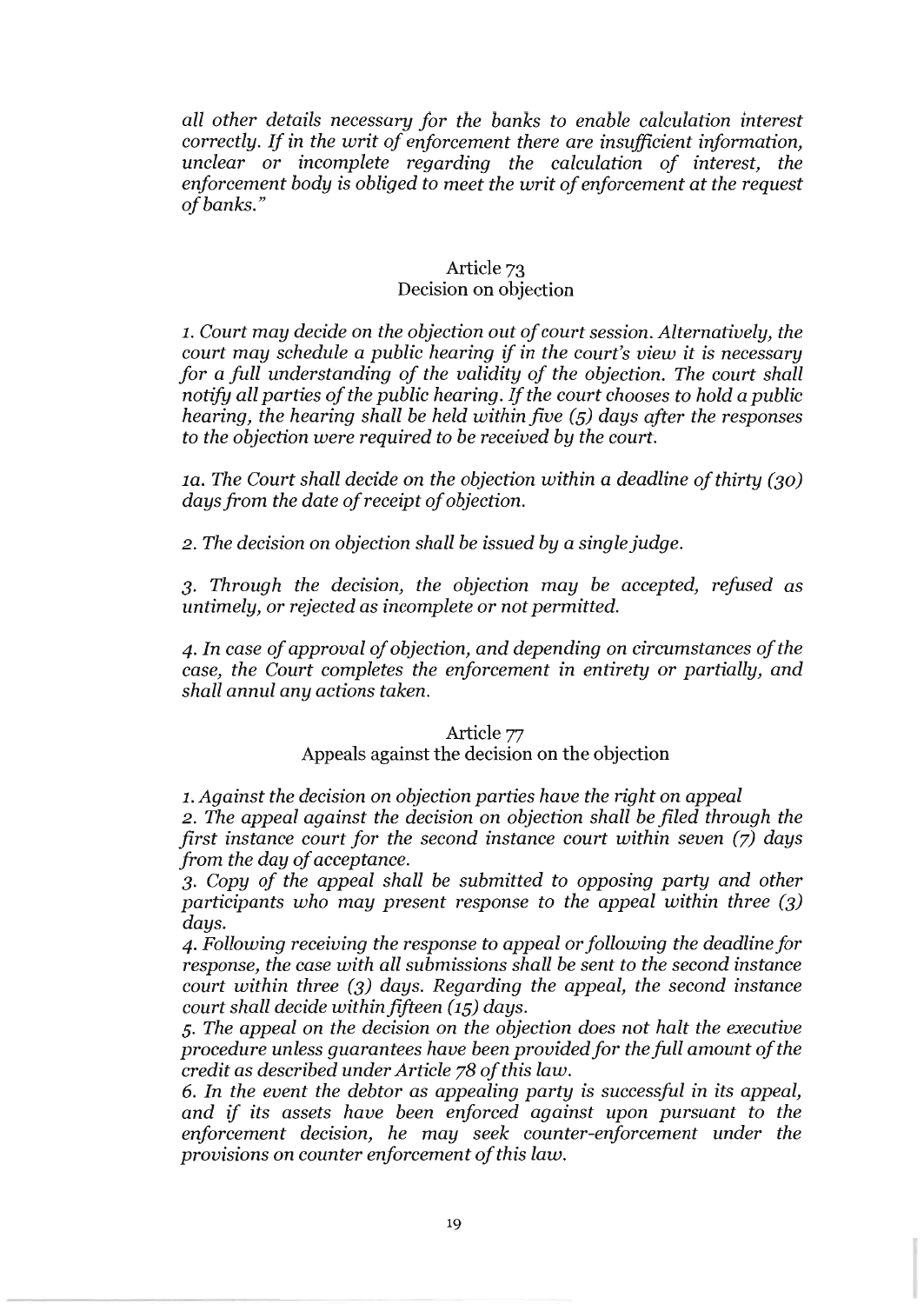*Article 79* 

*Complaints against irregularities during the conduct of enforcement* 

1. *A party* or *another participant* in *the procedure may file* a *complaint with* a *court concerning irregularities committed by the enforcement body during the conduct of enforcement procedure. The present delivery* is *made by* a *written submission to the competent court within seven (7) days of the alleged irregularity.* 

2. *Upon request from paragraph* 1 *of this Article,* if *the submitter has proposed this, the court issues decision within three (3) days from the day of delivery of submission.* 

*3. Against the decision provided in paragraph* 2 *of this Article, parties* or *other participants in the procedure are entitled to appeal. The provisions of article* 77 *of this Law* on *appeal against the decision are applicable.* 

### **LAW No. 03 / L-006 ON CONTESTED PROCEDURE**

Article 5

5.1 *The court shall enable each party to make* a *statement on the claims and allegations submitted by the contentious party.* 

*5.2 Only for the cases determined by this law, the court has the power to settle the claimfor which the contentious party was not enabled to make* a *statement.* 

> *Reasons on which the verdict could be strike Article* 181

181.1 *The verdict can strike:* 

a) *due to the violation of provisions of contestation procedures;* 

*b) due to* a *wrong ascertainment* or *partial ascertainment of the factual state;* 

c) *due to the wrong application of the material rights.* 

181.2 *Decision based on confession and decision based on withdrawal from the charges can take place due to the violation of provisions of contestation procedures,* or *due to the confession statement, respectively withdrawal from statement of claim made by mistake* or *under violent impact* or *seduction.* 

### *Article* 182

182.1 *Basic violation of provisions of contested procedures exists in case when the court during the procedure didn't apply* or *wrong application of any of the provisions of this law, while this has* or *will impact* a *rightful legal decision.* 

182.2 2 *Basic violation of provisions of contested procedures exists always:* 

[ ... J

*h)* if *it's contrary to the provisions of this law, the court has issued* a *decision based on confession of the party, disobedience, absence, withdrawal from the claim or without holding of the main hearing;*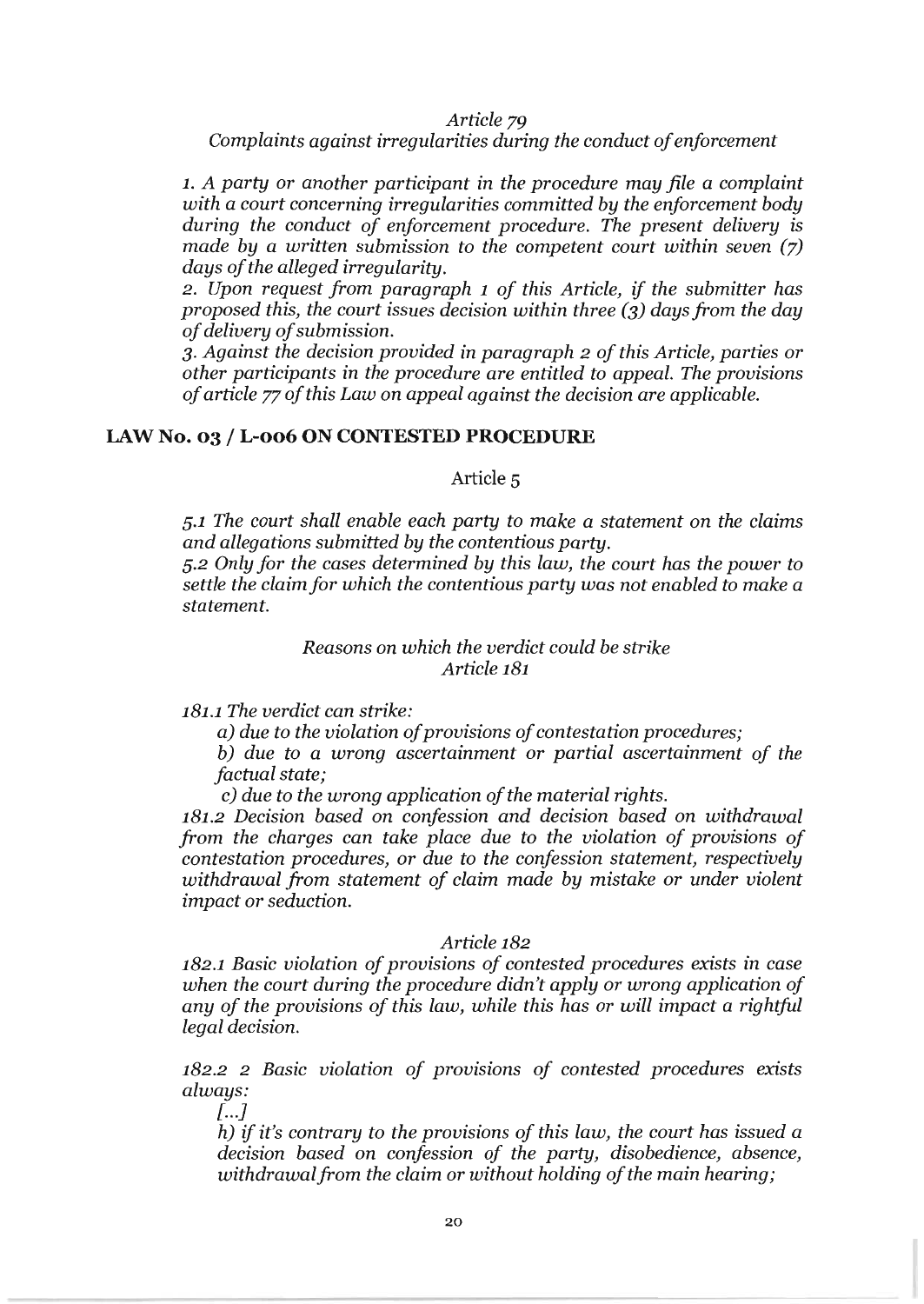i) if *any of the parties through illegal activity, especially by not offering the opportunityfor* a *hearing in the court;* 

 $\sqrt{a}$ ...  $\sqrt{a}$ 

n) if *the decision has leaks due to which it' can't be examined, especially* if *the disposition of the decision* is *not understandable or contradictory* in *itself with the reasoning of the verdict, or when the verdict has* no *reason or which gives* no *justification for thefinalfacts, or which reasoning are unclear, contradictory, or* if in *the final facts there are contradictions between what* is *said* in *the verdict, the main document or the procedural records and of the document or the minutes of proceeding;* 

0) if *the verdict overpass the claimfor charges.*   $\Gamma$ ...  $\Gamma$ .

## Decisions of the second instance court over complaint Article 195

195.1 *The complaint court* in *the college session or based* on *the case evaluation done directly* in *front of it can:* 

a) *disregard the complaint that arrives after the deadline, it's incomplete or illegal;* 

*b) disregard the case and reject the claim;* 

c) *can disregard the decision and return the case for re-trial in the court of the first instance;* 

d) *reject the complaint* as an *un-based one and verify the* decision *reached;* 

e) *change the decision of the first instance.* 

195.2 *The court of the second instance is not linked to the proposal submitted in the complaint.* 

 $\left[ \ldots \right]$ 

### *Article* 247

247.1 *The public prosecutor may raise the request for protection of legality:* 

a) *for basic violence of provisions of contested procedure,* if *the violence has to* do *with territorial competencies,* if *the court of the first instance has issued* a *verdict without main proceeding, while it was its duty to held* a *main proceeding,* if *decided for the request,* on *which the contest* is *continuing, or* if is in *contradiction with the law, the public* is *excluded from the main proceeding;* 

*b) for wrong application of the material right.*   $\left[ \ldots \right]$ 

*Article* 357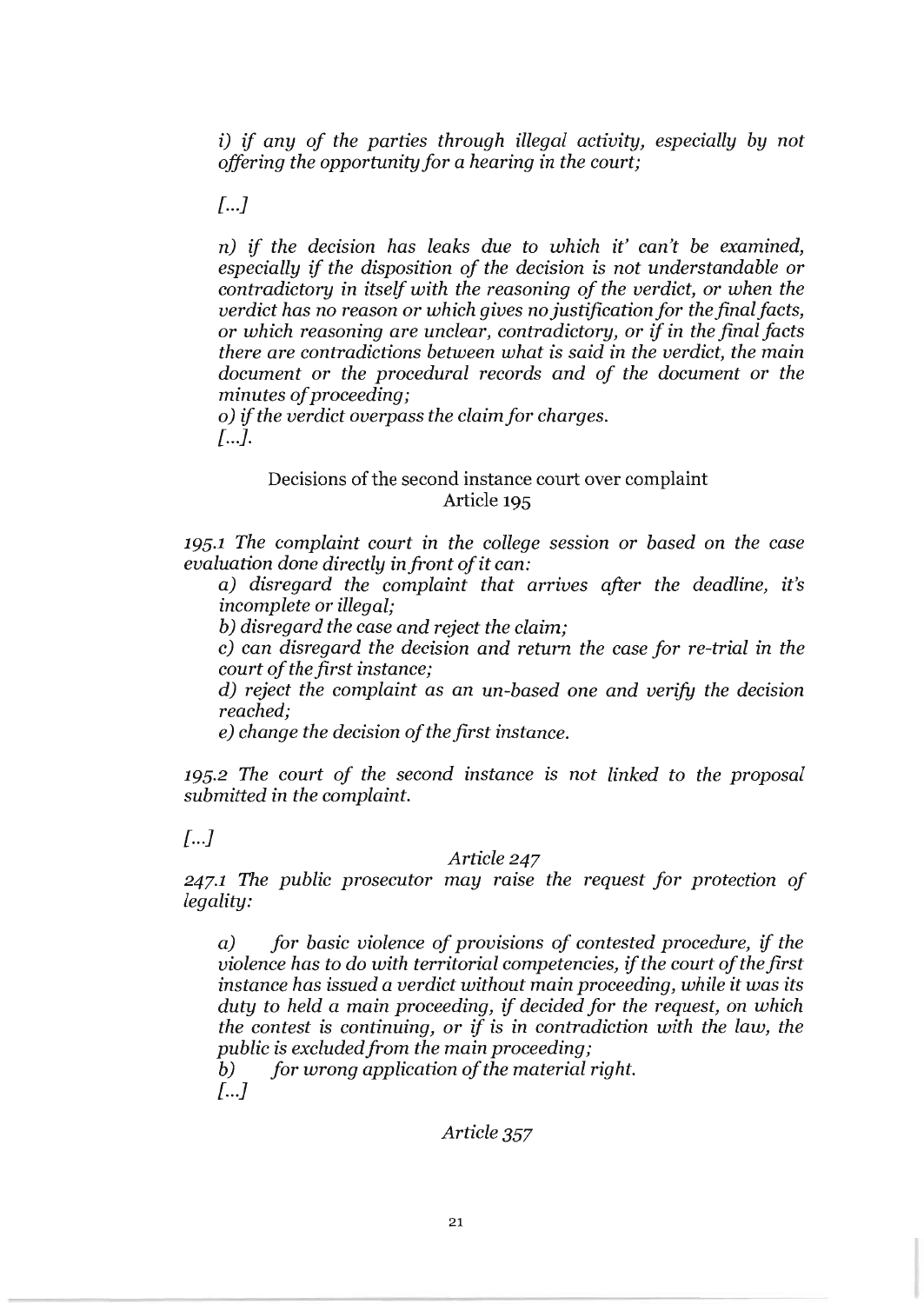*357.1 The party that proposes* an *expertise has to state why that expertise*  is *neededfor* as *well* as *its goal. The person for* an *expertise should also be proposed.* 

*357.2 The opponent party should be given* a *chance to say its opinion regarding proposed expertise.* 

*357.3 If the involved parties can not bring* a *decision regarding the person who will conduct the expertise, or regarding the object or volume, then the court will decide about* it.

### **Admissibility of the Referral**

- 87. The Court first examines whether the Referral has fulfilled the admissibility requirements established in the Constitution, further specified in the Law and foreseen in the Rules of Procedure.
- 88. In this respect, the Court refers to paragraphs 1 and 7 of Article 113 [Jurisdiction and Authorized Parties] of the Constitution which establish:

*"1. The Constitutional Court decides only* on *matters referred to the court*  in a *legal manner by authorized parties.*   $\left[ \ldots \right]$ 

*7. Individuals are authorized to refer violations by public authorities of their individual rights and freedoms guaranteed by the Constitution, but only after exhaustion of all legal remedies provided by law".* 

89. The Court also refers to paragraph 4 of Article 21 [General Principles] of the Constitution, which establishes:

> *"4. Fundamental rights and freedoms set forth* in *the Constitution are also validfor legal persons to the extent applicable."*

- 90. In this regard, the Court notes that the Applicant has the right to file a constitutional complaint, invoking the alleged violations of its fundamental rights and freedoms, which apply to individuals and legal entities. (See Court case No. *KI41/09, Applicant AAB-RIINVEST University L.L.C.*, Resolution on Inadmissibility of 3 February 2010, paragraph 14; *Kl3S/18,* Applicant *"Bayerische Versicherungsverbrand",* Judgment of 11 December 2019, paragraph 40, and *Kl227/19,* Applicant N.T. *"Spahia Petrol",* Judgment of 20 December 2020, paragraph 37).
- 91. The Court also reviews whether the Applicants have fulfilled the admissibility requirements as required by Articles 47 [Individual Requests], 48 [Accuracy of the Referral] and 49 [Deadlines] of the Law, which establish:

## *Article* 47 *[Individual Requests]*

*"1. Every individual* is *entitled to request from the Constitutional Court legal protection when he considers that his/her individual rights and*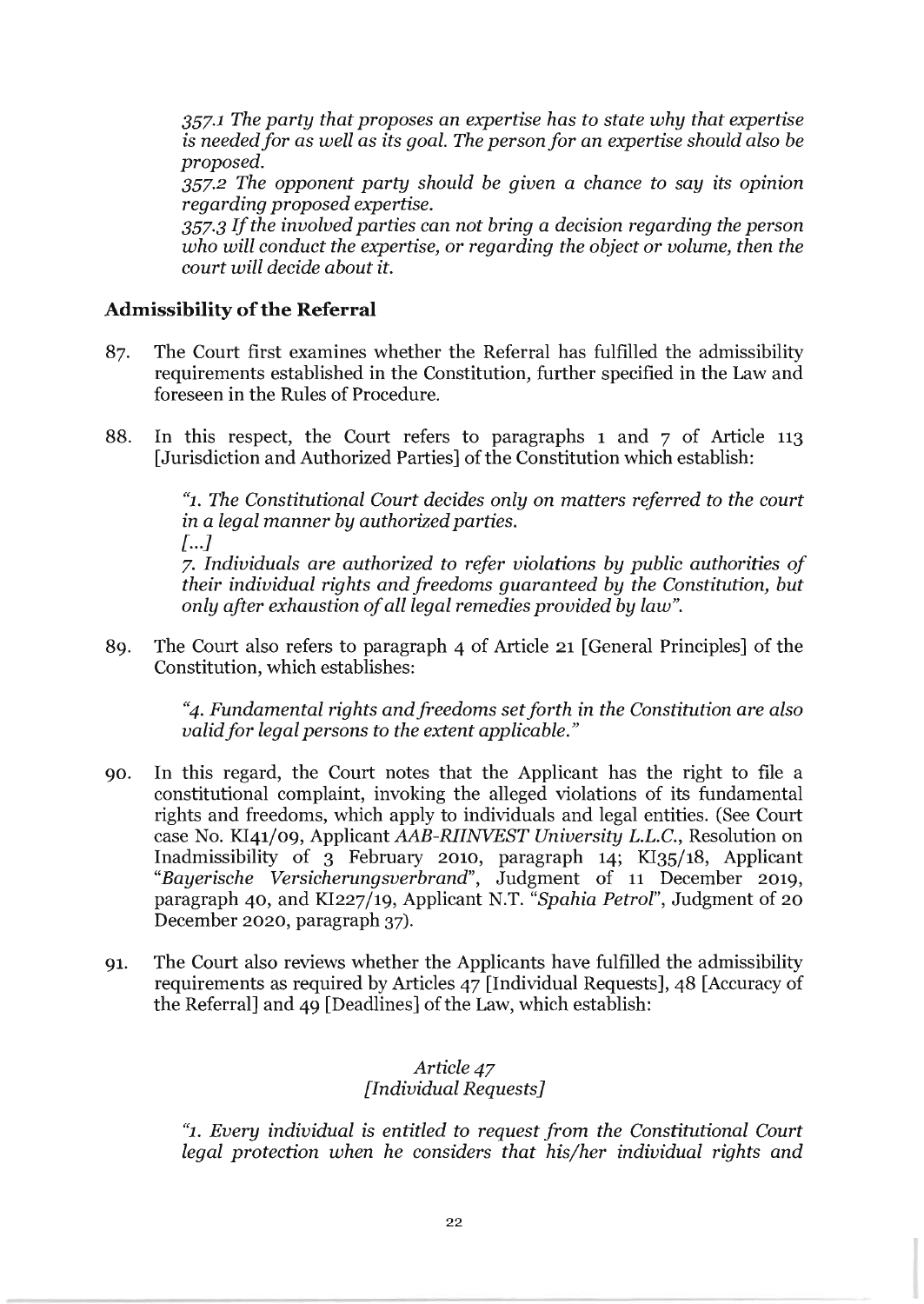*freedoms guaranteed by the Constitution are violated by* a *public authority.* 

*2. The individual may submit the referral* in *question only after he/she has exhausted all the legal remedies provided by the law."* 

# *Article* 48

*[Accuracy of the Referral]* 

*"In his/her referral, the claimant should accurately clarify what rights and freedoms he/she claims to have been violated and what concrete act of public authority* is *subject to challenge."* 

### *Article 49 [Deadlines]*

*"The referral should be submitted within* a *period offour* (4) *months. The deadline shall be counted from the day upon which the claimant has been served with* a *court decision ...* ".

- 92. With regard to the fulfIllment of these criteria, the Court finds that the Applicant is an authorized party, which challenges an act of a public authority, namely the Decision [CML. No. 12/20] of 20 January 2020 of the Supreme Court, after having exhausted all legal remedies provided by law. The Applicant also clarified the fundamental rights and freedoms it alleges to have been violated, in accordance with the requirements of Article 48 of the Law and submitted the Referral in accordance with the deadlines set out in Article 49 of the Law.
- 93. The Court also finds that the Applicant's Referral meets the admissibility criteria set out in paragraph (1) of Rule 39 of the Rules of Procedure and that the latter cannot be declared inadmissible on the basis of the requirements set out in paragraph (3) of Rule 39 of the Rules of Procedure. The Court also notes that the Referral is not manifestly ill-founded on constitutional basis, as established in paragraph (2) of Rule 39 of the Rules of Procedure, therefore it must be declared admissible and its merits must be reviewed.

## **Merits of the Referral**

- 94. The Court recalls that the Applicant challenges the Decision [CML. No. 12/20] of 20 January 2020 of the Supreme Court, which rejected as ungrounded the request for protection of legality of the State Prosecutor against the Decision [Ac. No. 3610/20] of 8 October 2020 of the Court of Appeals, which had rejected as ungrounded the Applicant's appeal and upheld the Decision [PPP. No. 1486/19] of the Basic Court.
- 95. The Court recalls that the Applicant's Referral relates to the enforcement proceedings conducted against the Applicant in connection with the enforcement of the decision of the Arbitration Tribunal [ICC no. 20990/MHM] mentioned above. In this regard, acting at the request of the company "Dardafon" private enforcement agent Ilir Mulhaxha, issued the Enforcmement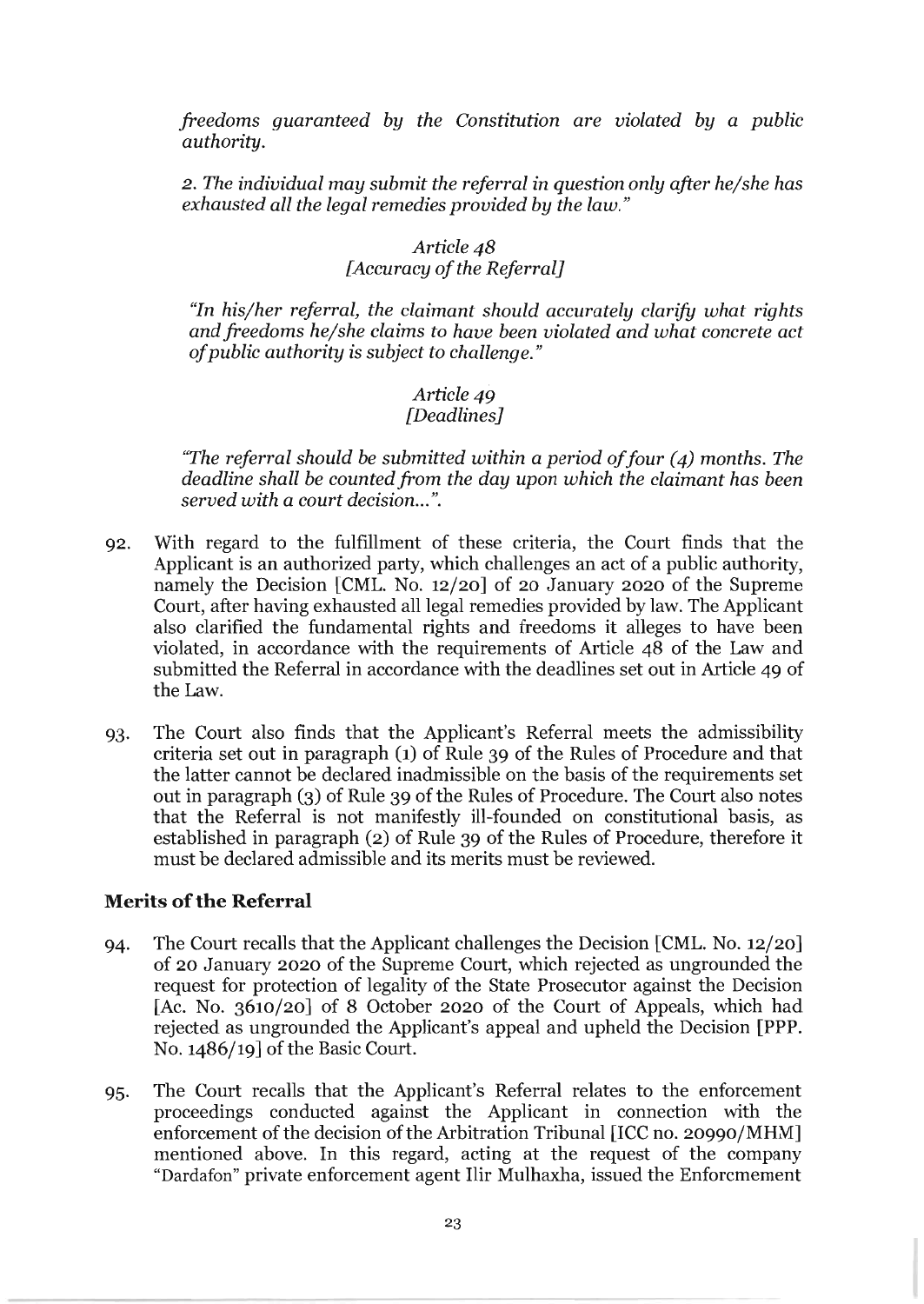Order  $[P. No. 491/19]$  of 15 July 2019, which ordered the enforcement of the final decision of the Arbitration Tribunal and other procedural costs. Against the Enforcement Order [P. No. 491/2019], the Applicant on  $18$  July 2019 filed an Objection with the Basic Court, where the latter on 22 June 2020 held a hearing in which it issued a Conclusion which obliged the company "Dardafon" that within the desdline of (three) 3 days to submit to the Basic Court a submission for the specification of the enforcement proposal regarding the total amount of the main debt. On 25 June 2020 *(registered in the Basic Court on* 29 *June* 2020), the company "Dardafon" submitted the Supplementation of the Enforcement Proposal to the Basic Court in the total amount of 24,684,003.15 euro, adding the legal interest. The company "Dardafon" also submitted a Report of the Legal Auditor, regarding the calculation of the above amount and evidence regarding the payments made to the Applicant. The Applicant states that he received the above mentioned documents on 6 July 2020. On 7 July 2020, the Applicant states that he submitted the Declaration in the Supplementation of the Enforcement Proposal of the company "Dardafon", mentioned above, requesting, *inter alia,* that the Objection of the Applicant be approved as grounded while the proposal for enforcement to be considered withdrawn. However, on 6 July 2020, the Basic Court by Decision [PPP. No. 1486/19] partially approved the objection regarding the amount of 315,99.85 euro and rejected the objection of the Applicant regarding the amount of 24,684,003.15 euro as ungrounded, and in connection with this amount, decided that the Enforcement Order P. No. 491/2019 remains in force.

96. The Applicant against the Decision of the Basic Court [PPP. No. 1486/19] of 6 July 2020 filed an appeal with the Court of Appeals on the grounds of violation of the provisions of the enforcement procedure and erroneous application of the substantive law, with the proposal that the Court of Appeals approves the Applicant's appeal and annuls Decision PPP. No. 1486/19 of the Basic Court of 6 July 2020, and remands the case for retrial to the Basic Court. The Applicant alleged that on 22 June 2020 regarding the review of the Objection submitted by the Applicant, the Court rendered a Conclusion which obliged the company "Dardafon" to specify the proposal for enforcement within (3) three days. On 6 July 2020, the Applicant stated that it had received the submission of the company "Dardafon" - Specification of the Proposal for Enforcement. The Applicant alleged that in addition to the Specification of the Enforcement Proposal, the company "Dardafon" submitted a financial expertise, which was not ordered by the courts, as well as a significant number of invoices and debit notes and which were never submitted to the Applicant for the purpose of eventual declaration about the findings in this expertise and declaration about invoices and debit notes. The Applicant on 7 July 2020, stated that he had submitted the *"Declaration on the Creditor's Submission"* for the Specification of the Enforcement Proposal. The Applicant alleged before the Court of Appeals that the Basic Court, *inter alia,* did not take into account at all the Applicant's submission as, according to it, the Decision [PPP. No. 1486/19] of the Basic Court was ready the day before, thus on 6 July 2020, without reviewing the Applicant's position regarding the Specification of the Enforcement Proposal of the company "Dardafon" and other accompanying documents, and thus violating the legal provisions and denying the Applicant the right to state about the allegations of the "Dardafon" company, in accordance with Article 182.2 (i) of the LCP, especially when it comes to new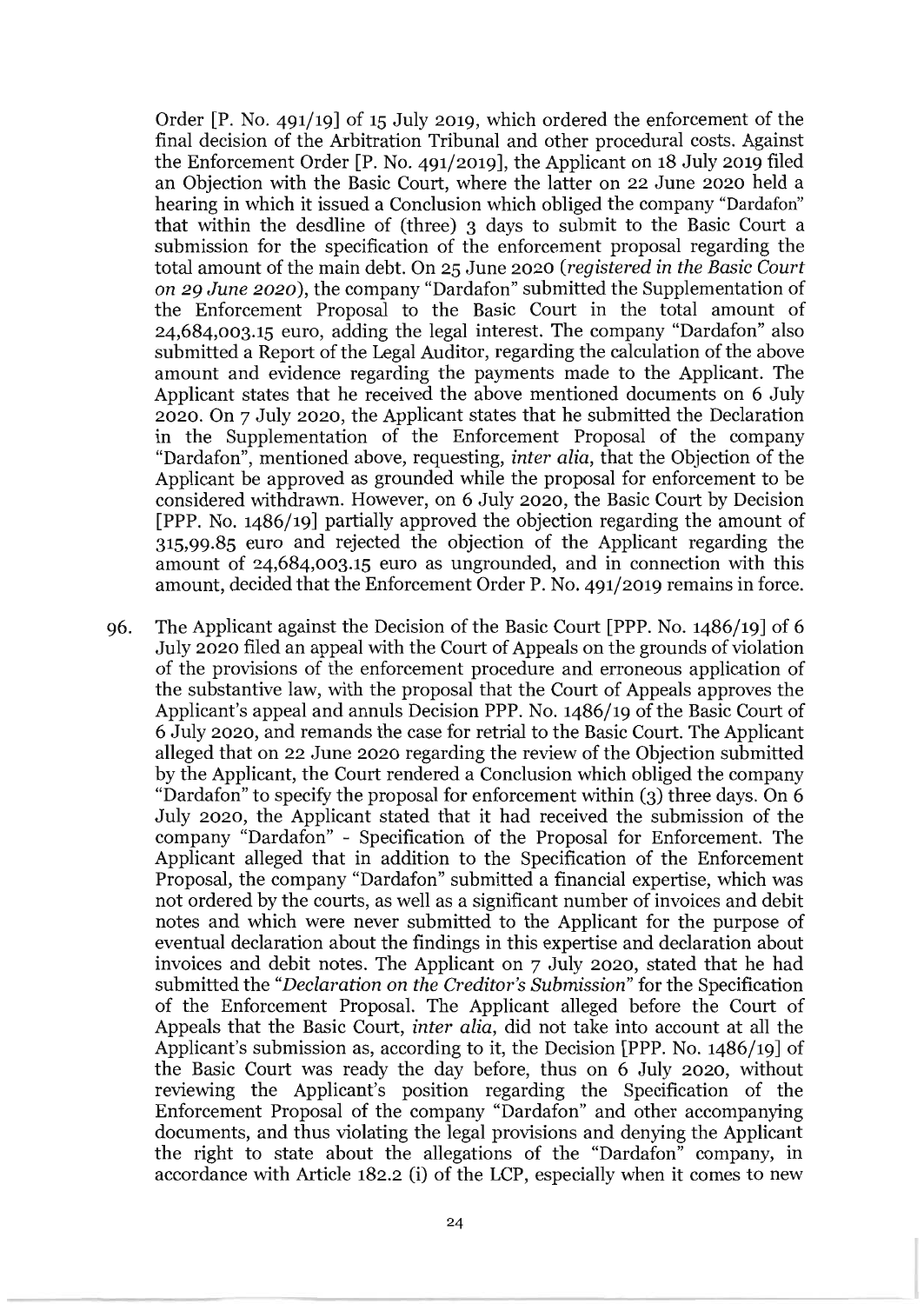allegations and documents. The Court of Appeals by Decision [Ac. No. 3610/20] of 8 October 2020, rejected as unfounded the Applicant's appeal and upheld the Decision [PPP. No. 1486/19]of the Basic Court. Following the Applicant's proposal, the State Prosecutor's Office filed a request for protection of legality with the Supreme Court, in which case the latter rejected the request. Among other things, the Supreme Court reasoned that holding the hearing was not a legal obligation for the Basic Court and in this case it was not necessary to hold an additional court hearing after receiving the specification for the enforcement proposal of the "Dardafon" company. The Supreme Court also stated that the fact that the company "Dardafon" submitted an expertise when it specified the amount of the debt, did not affect the legality of the procedure, especially when the parties signed an agreement for the fulfillment of the obligation with installments.

- 97. The Applicant alleges before the Constitutional Court that: a) The Basic Court in Decision [PPP. No. 1486/19], denied the Applicant the legal right guaranteed by Articles 5 (1) and 357 (2) of LCP to declare regarding the submission of the company "Dardafon" for the Specification of the Enforcement Proposal and additional documents and evidence submitted (expertise and debit notes invoices) after, according to him, the Decision of the Basic Court [PPP. No. 1486/19] was ready one day before the Applicant submitted his response; and b) The Basic Court, contrary to the law, did not hold a court hearing in order to give the Applicant the opportunity to state his opinion on the new proposal and the new evidence presented by the company "Dardafon".
- 98. In view of the above, the Applicant alleges that the regular courts have violated the provisions of the procedure and Article 31 of the Constitution, in conjunction with Article 6 of the ECHR, namely *"essential elements of the notion of "fair trial" [...] a) the principle of adversarial proceedings; b) the principle of "equality of arms"; and* c) *the right to a reasoned decision".*
- 99. Therefore, the Court will examine the Applicant's allegations of (i) violation of the adversarial principle and of equality of arms, continuing with the allegation of (ii) failure to hold a hearing. The Court is based on case law of the ECtHR, in accordance with which, based on Article 53 [Interpretation of Human Rights Provisions] of the Constitution, it is obliged to interpret the fundamental rights and freedoms guaranteed by the Constitution.

### I. *ALLEGATIONS RELATED TO THE ADVERSARIAL PRINCIPLE AND EQUALITY OF ARMS*

## i) *General principlesfor adversarial principle and equality of arms*

100. The Court initially explains that the principle of *"equality of arms"* is an element of a broader concept of a fair trial that requires a *"fair balance between the parties"* where each party must be afforded a reasonable opportunity to present his/her case - under conditions that do not place him at a substantial disadvantage *vis-a.-vis* the other party (see the case of the ECtHR *Yvon v. France,* Judgment of 24 July 2003, paragraph 31, and the case of the ECtHR *Dombo Beheer B. V. v. the Netherlands,* Judgment of 27 October 1993,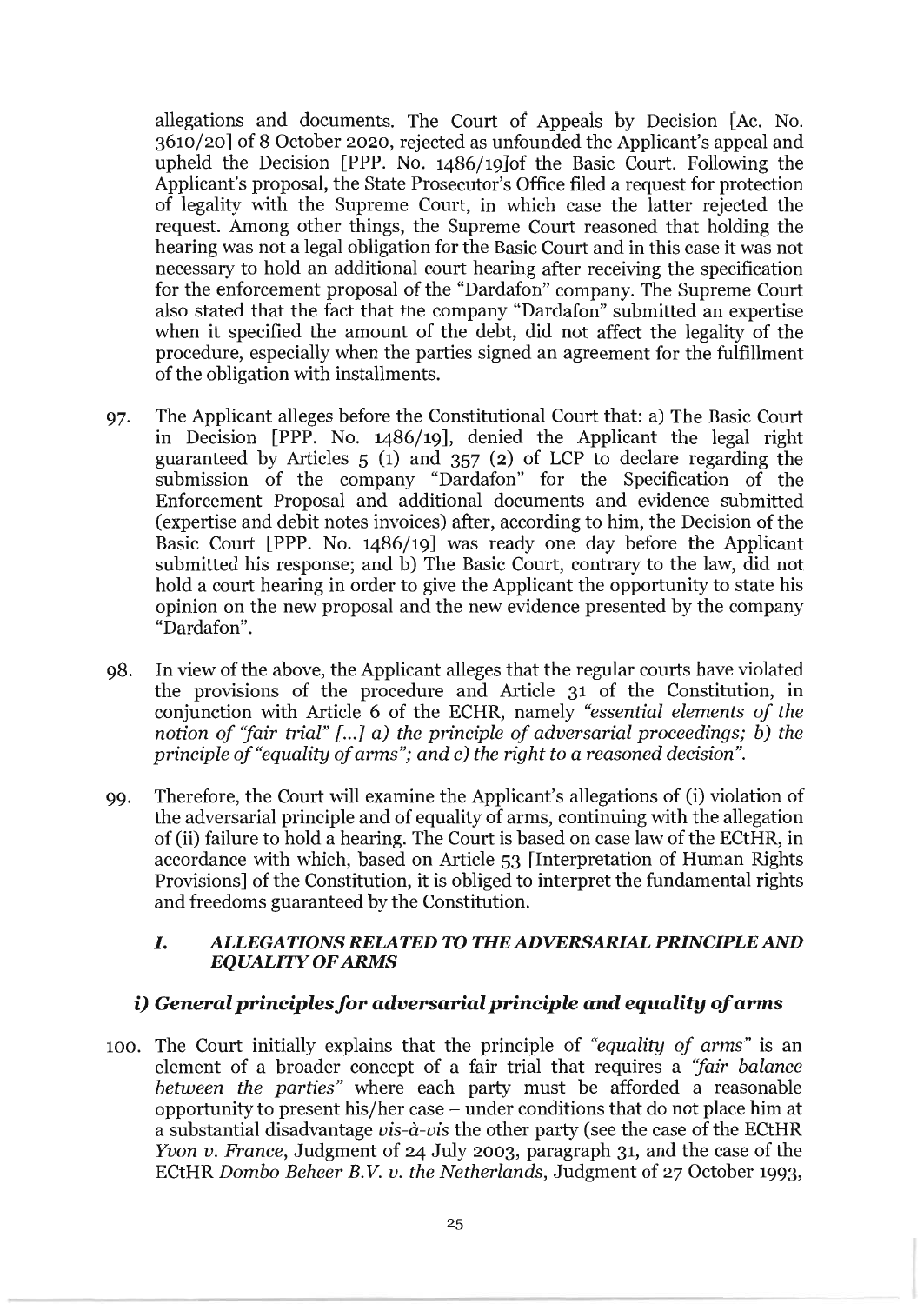paragraph 33; see *mutatis mutandis,* also the case of Court KI31/17, Applicant *Shefqet Berisha,* Judgment of 30 May 2017, paragraph 70).

- 101. On the other hand, the principle of adversarial proceedings implies that the parties to the proceedings should be aware of and have the opportunity to comment on and challenge the allegations and evidence presented during the main trial (see, *inter alia,* the ECtHR cases, *Brandstetter v. Austria,* no. 11170/84, Judgment of 29 August 1991; *Venneulen v. Belgium,* no. 19075/91, Judgment of 20 February 1996, KI193/19, Applicant *Salih Mekaj,* Judgment of 17 December 2020, paragraph 47).
- 102. Referring to the ECtHR case law, the Court emphasizes that the principle of equality of arms and the principle of adversarial proceedings are closely linked and in many cases the ECtHR has dealt with them altogether (see, *inter alia,*  the ECtHR cases, *Rowe and Dawis v. the United Kingdom,* no. 18990/91; Judgment of 2000, *Jasper v. the United Kingdom,* no. 27052/95, Judgment of 2000; *Zahirovic v. Croatia,* no. 58590/, Judgment of 25 July 2013 KI193/19, Applicant *Salih Mekaj,* cited above, paragraph 48).
- 103. The requirement of "equality of arms", in the sense of a "fair balance" between the parties, applies in principle to civil as well as to criminal cases (see case of Court KI10/14, Applicant, *Joint Stock Company Raiffeisen Bank Kosova J.S.C.*, Judgment of 20 May 2014, paragraph 42; and case of Court KI31/17, Applicant *Shefqet Berisha,* cited above, paragraph 71).
- 104. The ECtHR stated that under the principle of "equality of arms", it is inadmissible for a party to a proceeding to submit observations or comments before the regular courts, which are intended to influence the decision-making of the court, without the knowledge of the other party and without giving the other party the opportunity to respond to them. It is up to the party involved in the proceedings to then assess whether the remarks or comments submitted by the other party deserve a response. (see case of the ECtHR *APEH Uldozotteinek Szovetsege and others v. Hungary,* Judgment of 5 January 2011, paragraph 42; see also case of the ECtHR *Guigue and SGEN-CFDT v. France*, Decision of 13 July 2000).
- 105. Therefore, according to the case law of the ECtHR, the principle of "equality of arms" is violated when the complaint of the opposing party has not been communicated to the Applicant and he has not been informed about such a complaint by any other means (see the case of ECtHR *Beer v. Austria,*  Judgment of 6 February 2001, paragraph 19; see also the case of ECtHR *Andersena* v. Latvia, Judgment of 19 September 2019, paragraph 87). Similarly, the ECtHR found a violation of this principle where only one of the two key witnesses was allowed to testify (see *Dombo Beheer B.* V. *v. The Netherlands,* cited above, *paragraphs* 34 *and 35).*
- 106. The ECtHR also found a violation of the principle of "equality of arms" due to the position of the General Prosecutor in the proceedings before the Court of Audit, which, unlike the parties to the proceedings, the Prosecutor General was present at the hearing, was informed in advance of the opinion of the Judge Rapporteur, participated fully in the debates and had the opportunity to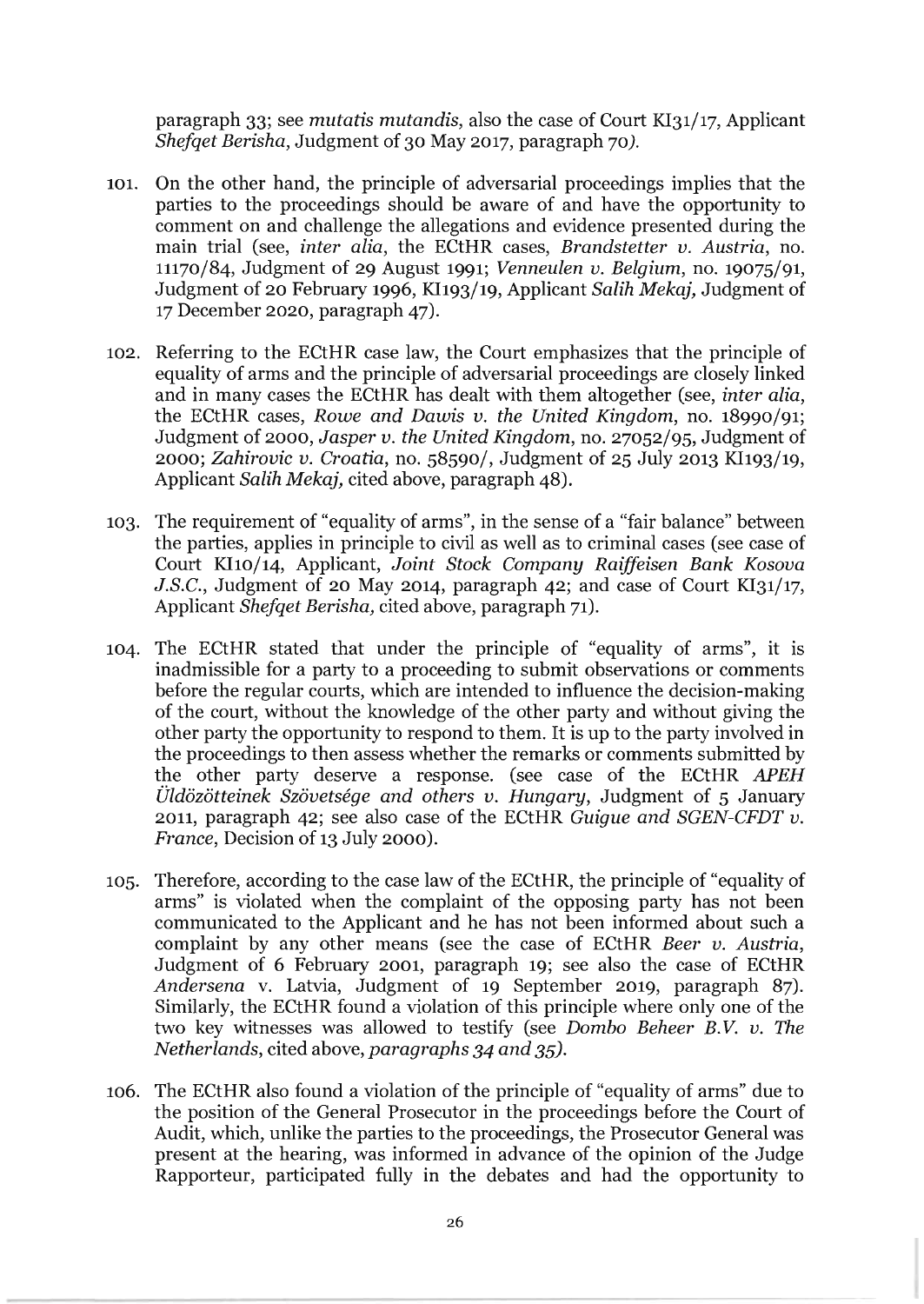express his views orally without being challenged by the litigants, and this lack of balance was highlighted by the fact that the hearing was not public. This for the ECtHR raised the issue of imbalance between the parties to the proceedings (see case of ECHR *Martinie v. France*, Judgment of 12 April 2006, paragraph 50).

- 107. The ECtHR had also found a violation of the principle of "equality of arms" in the case of *Yvon v. France* when the Commissioner of the Government participated in the court proceedings to determine the amount of the expropriation, together with the expropriation authority against the other party whose property was subject to expropriation. The ECtHR found in this case that the expropriated party faced not only the expropriation authority but also the Government Commissioner, where the latter enjoyed significant advantages as regards access to documents in relation to the expropriated party. In addition, the Government Commissioner, who is simultaneously both an expert and a party to the proceedings, occupied a dominant position in the proceedings and wields considerable influence with regard to the court's assessment. In the ECtHR opinion, all this creates an imbalance *vis* a *vis* the expropriated party that is incompatible with the principle of *"equality of arms",* (see the case of the ECtHR *Yvon v. France,* Judgment of 24 July 2003, paragraph 37).
- lOS, In addition, the ECtHR in case De *Haesand Gijsels v. Belgium* found a violation of the principle of "equality of arms" when the opposing party was in a position or function which favored it *vis-vis-vis* the other party, because of the possibility that only one party has access to the relevant documents which were related to the specific case. So in the case De *Haesand Gijsels v. Belgium,*  two journalists of Humo magazine were fined by a civil court after in some published articles, journalists accused some judges of being biased in a case where they had decided that care for a couple's children should belong to one parent. In their lawsuits against the journalists, the judges also referred to the case file regarding the custody of the child which they themselves had handled, but the documents in the file were not accessible to journalists. Therefore, the journalists had complained to the ECtHR, *inter alia,* about the violation of the principle of "equality of arms" claiming that the published articles were based on documents which were accessible to judges but that the regular Belgian courts, despite the request of journalists, had not allowed them access, especially in the opinion of three (3) professors, with whom the journalists would prove their claims that in fact the judges were biased and had not handled the case regarding the custody of the child in the proper manner. The ECtHR, having considered the allegations of the Applicants who requested the Belgian courts access to the opinion of three (3) professors, concluded that the Belgian court rejecting the journalists'request for access to the file in which the judges in question, had placed journalists in substantially unfavorable position *vis* a *vis* the other party, in this case judges in their capacity as claimants. For these reasons the ECtHR found a violation of the principle of equality of arms guaranteed by Article 6 of the ECHR. (see the case of the ECtHR De *Haes and Gijsels v. Belgium,* Judgment of 24 February 1997, paragraphs 54 to 5S).
- 109. However, the ECtHR emphasized that the parties' right to a fair trial, including the principle of "equality of arms", is not absolute. States enjoy a certain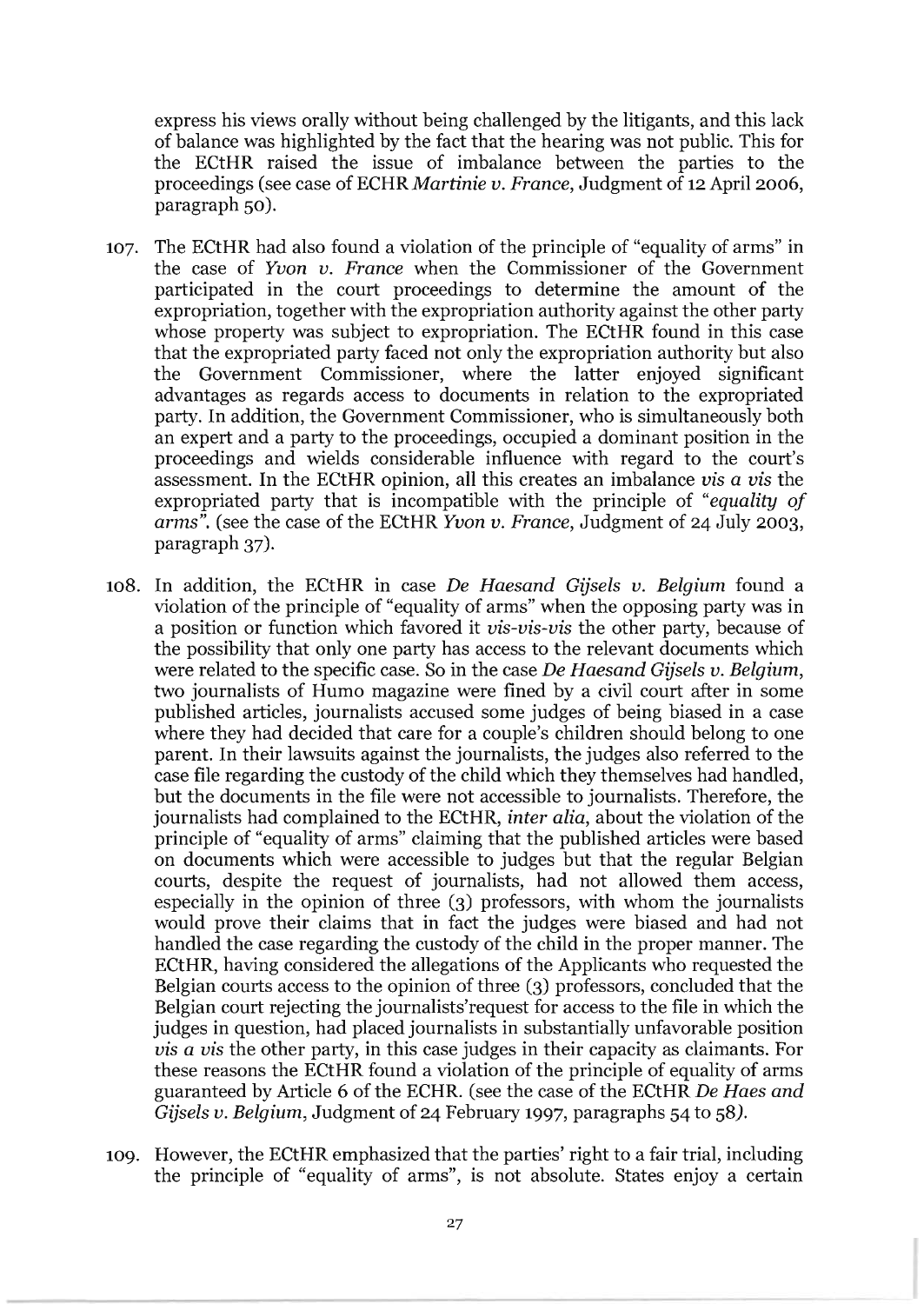margin of appreciation in this area. However, it is for the ECtHR to determine in the last instance whether these principles have been complied with (see, *mutatis mutandis,* the ECtHR case *Regner v. Czech Republic,* Judgment of 19 September 2017, paragraph 147).

- 110. In this respect, the ECtHR, through its case law, has determined that an irregularity in the proceedings may, under certain conditions, be remedied at a later stage or at the same level (see the case of the ECtHR, *Helle v. Finland,*  Judgment of 19 December 1997, paragraph 54) or, by a higher court (see the cases of the ECHR, *Schuler-Zgraggen v. Switzerland,* Judgment of 24 June 1993, paragraph 52; and, on the other hand, *Albert et Le Compte v. Belgium*  Judgment of 10 February 1983, paragraph 36, and *Feldbrugge v. The Netherlands,* Judgment of 29 May 1986, paragraphs 45-46).
- 111. In the case *Helle v. Finland,* Mr. Helle had argued in his submission that he had been placed at a disadvantage for the fact that the Cathedral Chapter was asked on two occasions by the Supreme Administrative Court to give its opinion on the grounds of his appeals. The ECtHR stated that it did not agree with the statement of Mr. Helle because any possible prejudice that might have been caused to the outcome of his appeal was compensated by the fact that he was given a genuine opportunity by the Supreme Administrative Court to submit his comments on the content of the Cathedral Body's opinions. Mr. Helle used this opportunity on two occasions and in these circumstances the ECtHR found that Mr. Helle cannot claim that there was a violation of the "equality of arms" requirement inherent in the concept of a fair trial (see ECtHR case, *Helle v. Finland,* Judgment of 19 December 1997, paragraph 54).
- 112. In case *Schuler-Zgraggen v. Switzerland,* the ECtHR finds that the proceedings before the Appeals Board did not enable Mrs. Schuler-Zgraggen to have a complete, detailed picture of the particulars supplied to the Board. It considers, however, that the Federal Insurance Court remedied this shortcoming by requesting the Board to make all the documents available to the applicant - who was able, among other things, to make copies - and then forwarding the file to the applicant's lawyer. Therefore, the ECtHR, found that since, taken as a whole, the impugned proceedings were therefore fair, there has not been a breach of Article 6 paragraph 1 of the ECtHR (see case of the ECtHR, *Schuler-Zgraggen v. Switzerland,* Judgment of 24 June 1993, paragraph 52).
- 113. In contrast, in case *Albert et Le Compte v. Belgium,* the ECtHR found a violation of Article 6 paragraph 1 of the ECHR, on the grounds that the public nature of the cassation proceedings was not sufficient to remedy the defect found to exist at the disciplinary stage. The Court of Cassation does not consider the merits of the case, which means that many aspects of "disputes" (misunderstandings) related to *"civil rights and obligations",* including the examination of facts and the assessment of the proportionality between guilt and sanction, falls outside its jurisdiction (see the case of the ECtHR, *Albert et Le Compte v. Belgium,* Judgment of 10 February 1983, paragraph 36). In case *Feldbrugge v. The Netherlands,* the ECtHR found a violation due to the fact that Ms. Feldbrugge did not have the conditions for access to the two respective Boards, thus she could not challenge the merits of the decision of the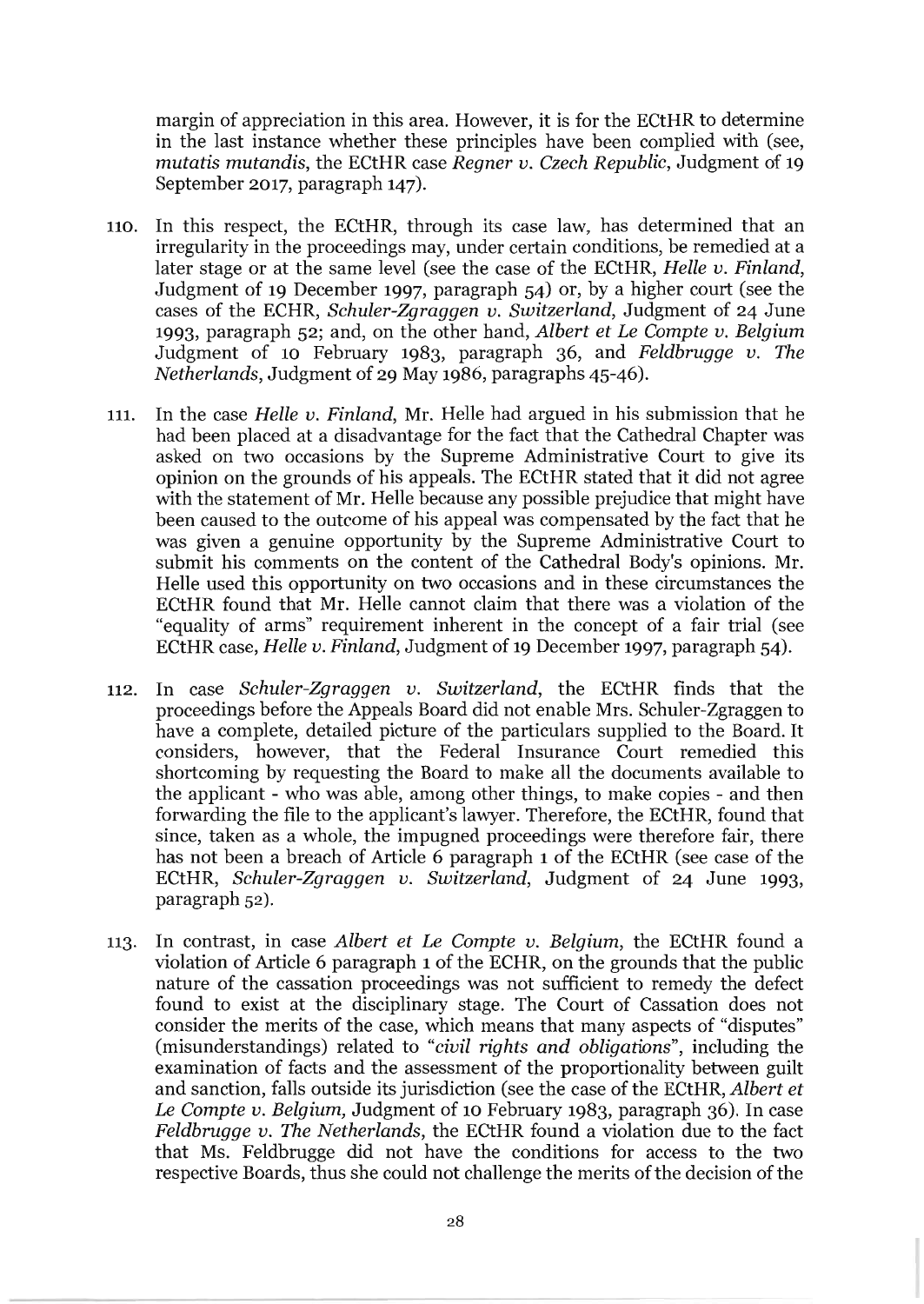President of the Board of Appeal. Consequently, the shortcoming found in this aspect of the proceedings before the court officer could not be remedied at a later stage. *Feldbrugge v. The Netherlands,* Judgment of 29 May 1986, paragraphs 45-46).

114. Therefore, the ECtHR found in its well-established case-law that a defect at first instance may be remedied on appeal, as long as the appeal body has "full jurisdiction". According to the ECtHR, a complaint is made of alleged noncommunication of documents, the concept of "full jurisdiction" involves that the reviewing court not only considers the complaint but has the ability to quash the impugned decision and either to take the decision or to remit the case for a new decision by an impartial body (See the cases of the ECtHR, *M.S. v. Finland,* Judgment of 22 June 2005, paragraph 35; *Koksoy v. Turkey,*  Judgment of 13 January 2021, paragraph 36; *Bacaksiz v. Turkey,* Judgment of 10 December 2019, paragraph 59).

## *ii) Application of the principles elaborated above regarding the allegation that the Applicant was* **denied a** *statement regarding the submission of the company* **"Dardqfon"** *for the Specification of the Enforcement Proposal and additional documents and evidence*

- 115. The Court recalls that the Applicant alleges that in his case the "principle of adversarial proceedings" and "equality of arms" were not respected, as he was denied a statement regarding the submission for the Specification of the Enforcement Proposal and additional documents, including an expertise which was not ordered by the courts, submitted by the company "Dardafon".
- 116. The Applicant alleges that he received the submission for the specification of the debt by the creditor on 6 July 2020, and the latter filed a response on 7 July 2020. Despite the fact that according to the Applicant, the Court submitted the specification of the debt and other documents, his statement regarding the submission was not accepted and reviewed by the Basic Court, because the latter had already decided on its case.
- 117. In this regard, the Court notes from the case file that the Basic Court rendered Decision PPP. No. 1486/19, on 6 July 202, according to the Applicant one day before the Applicant submitted his response to the Creditor's submission. The Court notes that the Basic Court notified the Applicant about the submission, but did not include its arguments in its decision. Regarding the Applicant's arguments, presented at this stage, the Court recalls that the latter complained about the Creditor's submission both formally and materially. The Applicant complained that the Specification of the Enforcement Proposal was submitted 4 days late therefore, the Proposal would have to be declared out of time. The Applicant does not raise the latter before the Constitutional Court. Regarding the objection in the material aspect, the Applicant regarding the new value  $\epsilon$ 24,684,003.15, challenged it with the reasoning that (i) it does not appear in the final Decision of the Arbitration Tribunal of ICC 20990/MHM of 9 December 2016; (ii)it dDoes not appear in the Creditor's Enforcement Proposal of 15 July 2019; (iii) for this value the enforcement order P. No. 491/19 of 15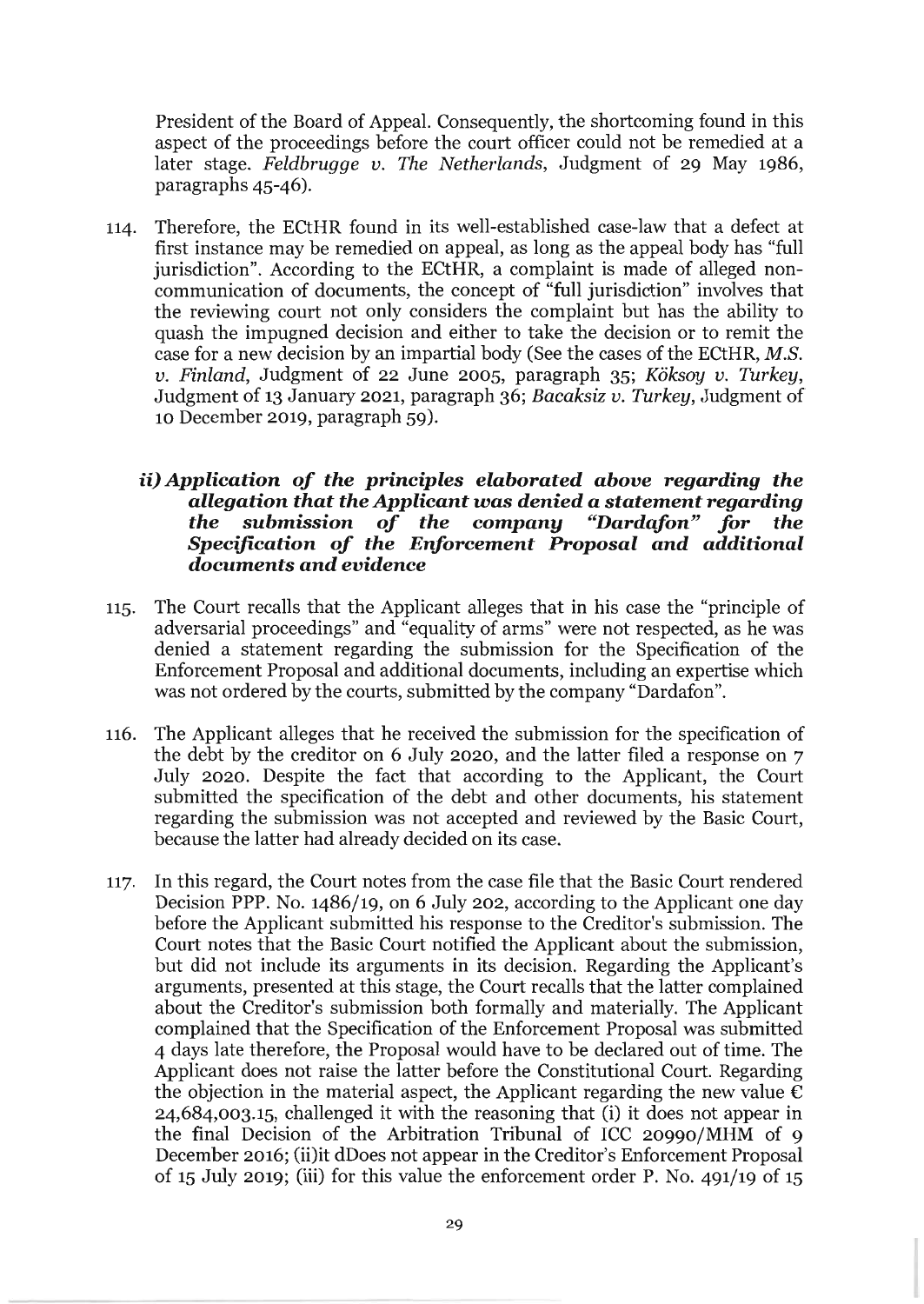July 2019 was not issued; and (iv) for this value the debtor's objection was not filed.

- 118. The Court notes that the Basic Court in its decision-making by Decision PPP. No. 1486/19, by not reviewing the Applicant's arguments regarding the Specification of the Proposal for Enforcement as well as other documents submitted by the other party in this case is problematic, taking into account its case law and of the ECtHR as well as the legal provisions of the LCP, specifically Article 5.1 which stipulates that *"The court shall enable each party*  to *make* a *statement on the claims and allegations submitted by the contentious party"* and Article 357.2 of the LCP which establishes that *"The opponent party should be given* a *chance* to *say its opinion regarding proposed expertise."*
- 119. In this respect, according to the principles established by the case law of the Court and the ECtHR, which have been clarified above, but also according to the legislation in force, the regular courts (i) must give the parties the opportunity and (ii) must conduct a proper review of submissions, arguments and evidence presented by the parties and assess, without prejudice, whether they are relevant and weighty to its decision.
- 120. However, the Court also notes that after receiving the Decision of the Basic Court, the Applicant filed appeal with the Court of Appeals, specifically raising the issue of not addressing the Applicant's position regarding the Debt Specification and other documents of the opposing party regarding which the Applicant was not given the opportunity to have these allegations handled by the Basic Court, as the Judgment of the Basic Court did not mention at all the fact that the Applicant submitted its position regarding the Debt Specification and other documents of the opposing party.
- 121. In this context, the Court, based on the case law of the ECtHR, also recalls that defects in the first instance can be remedied in the second instance (appeal) if the appellate institution has "full jurisdiction" regarding the issue. In this regard, the Court reiterates that when an appeal is filed concerning the noncommunication of documents, the concept of "full jurisdiction" includes not only the fact that the court of appeals has the right to examine the appeal, but also whether it has the jurisdiction to dismiss the impugned decision and/or make its own decision on the case or remand the case for a new decision by an impartial body (see *mutatis mutandis* the case of the ECHR, *Koksoy v. Turkey,*  cited above, paragraph 36; the case of *M.S v. Finland,* cited above, paragraph 35)
- 122. In case *Koksoy v. Turkey,* the ECtHR stated that the fact that the documentary evidence obtained by the Court of Cassation on its own initiative was not communicated to the applicants raises a problem. Following the appeal, the Court of Cassation quashed the first-instance court's decision on appeal, and remitted the case to the latter for re-examination. The applicants did not claim that the documents and information in question relied on by the Court of Cassation were unavailable to them after they learned about their contents in the Court of Cassation's decision. Their complaint in that respect is limited to the fact that their views had not been sought by the Court of Cassation prior to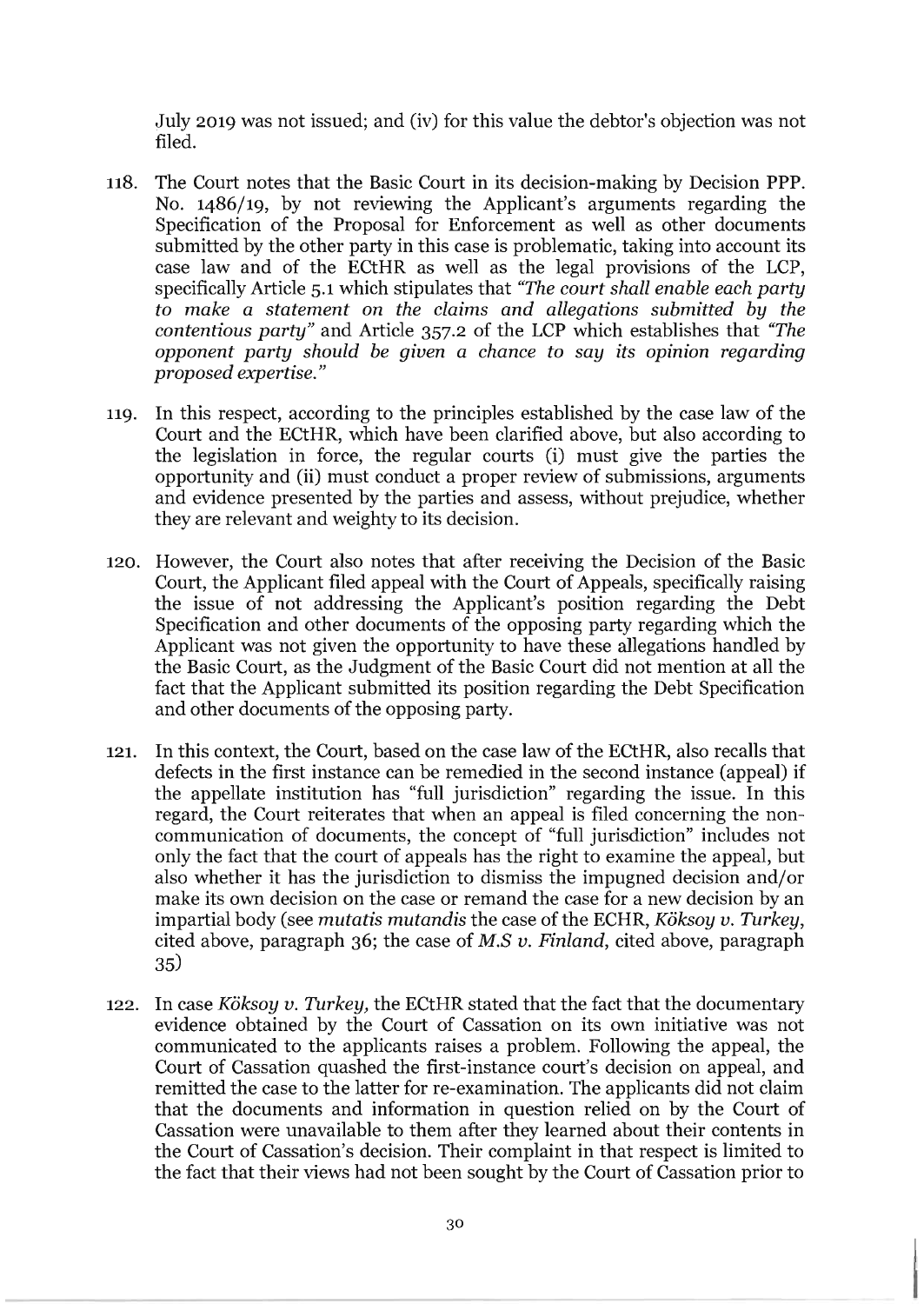its decision on appeal. The ECtHR stated that in the remittal proceedings of the case, which differs from the present case as it has not been returned for reconsideration, the applicants had the opportunity to raise their objections to the Court of Cassation's decision. The ECtHR found that the effects of the procedural shortcoming in the appeal proceedings were remedied in the remittal stage in so far as the applicants were able to acquaint themselves with the documents and information in question after the case was remitted to the trial court for reconsideration and further by the fact that they were able to respond to them before the trial court during a hearing. Consequently, the ECtHR found that there had been no violation of Article 6 paragraph 1 because the procedural shortcoming during the Court of Cassation's appeal review did not affect the adversarial principle to such an extent as to render the proceedings as a whole unfair (See ECtHR case, *Koksoy v. Turkey,* cited above, paragraphs 37-39).

- 123. Therefore, based on the case law of the ECtHR, the Court will further assess whether the court reviewing the appeal, in this case the Court of Appeals, had full jurisdiction over the case, namely, whether it had the opportunity to quash the impugned decision, or make its own decision on the case or remand the case for a new decision by an impartial body, as well as decide on all issues raised by the Applicant in response to the Specification of the Proposal for Enforcement, before the Basic Court.
- 124. In this regard, the Court notes that based on Article 17 of the LEP, in case the LEP does not regulate certain issues, the provisions of the contested procedure apply where it is specifically stated *"The provisions of the Law* on *Contested Procedure shall be accordingly are applied* in *the enforcement procedure, unless this law* or *any other law provides otherwise".*
- 125. In the present case, Article 77 of the LEP stipulates that the parties have the right to appeal against the decision on objection, while paragraph 2 of this article stipulates that the appeal against the first instance decision is submitted to the second instance court, in this case the Court of Appeals. Since Article 77 of the LEP does not specify further regarding the appeal, the Court based on Article 17 of the LEP, notes that the LCP as a law that applies appropriately stipulates in its article 195 that the decisions taken by the court of second instance, in the present case the Court of Appeals, are:
	- (i) to dismiss the complaint as delayed, incomplete or inadmissible;
	- (ii) to quash the impugned judgment and dismiss the claim;
	- (iii) to quash the impugned judgment and remand the case for retrial in the first instance court;
	- (iv) to reject the appeal as ungrounded and uphold the impugned judgment;
	- (v) to modify the judgment of the first instance.
- 126. Furthermore, the Court notes that: based on Article 181.1 of the LCP, the Judgment may be challenged in the Court of Appeals:

*a) due to the violation of provisions of contestation procedures;* 

*b) due to a wrong ascertainment* or *partial ascertainment of the factual state;*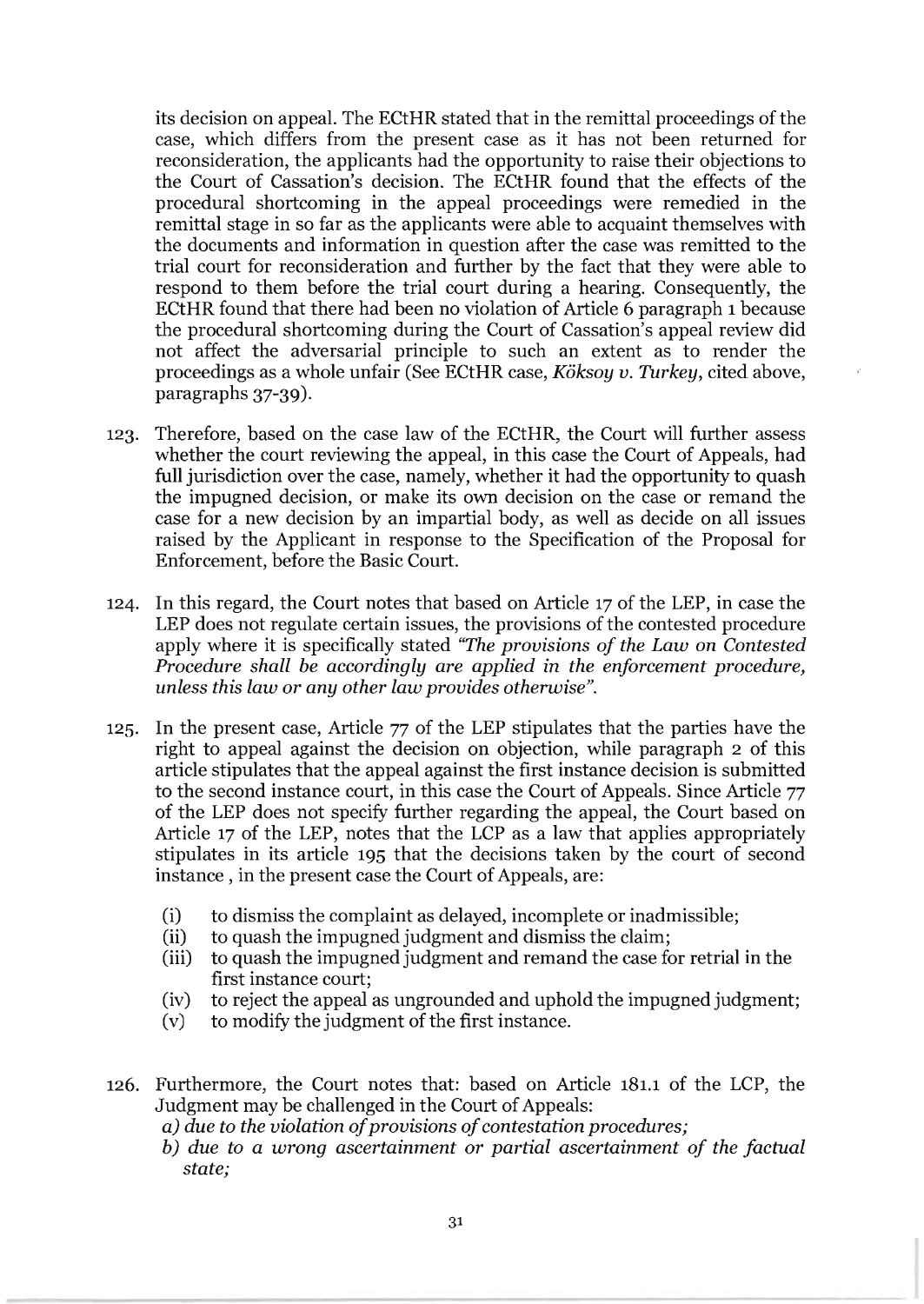## c) *due* to *the wrong application of the material rights."*

- 127. Therefore, having regard to the provision above, the Court of Appeals has jurisdiction to conduct a full judicial review of the decisions of the Basic Court on the enforcement matters, and this includes issues of violation of substantive provisions; procedural provisions; erroneous and incomplete determination of facts; as well as has the possibility to quash the challenged decision and render a decision or remand the case for a new decision by an impartial body.
- 128. The Court therefore concludes that the Court of Appeals had full jurisdiction to examine all matters of fact and law relating to the dispute before it, including the Applicant's views regarding the Specification of the Proposal for Enforcement, and had jurisdiction to annul the decision of the Basic Court in all aspects, including the issues of fact and law. Therefore, the Court of Appeals qualifies as a "judicial body having full jurisdiction", within the meaning of Article 6, paragraph 1, of the ECHR and Article 31 of the Constitution.
- 129. In this context, the Court will further assess whether the Court of Appeals has assessed the Applicant's arguments regarding the Specification of the Enforcement Proposal and other additional documents submitted by the company "Dardafon" and its allegation that the Basic Court did not give it the opportunity to respond to the specification of the debt which raises the question of the principle of equality of arms.
- 130. The Court first refers to the Decision of the Court of Appeals, which, as to the essential violations of the contested procedure, stated that the Decision of the Basic Court *"does not contain essential violation of the provisions of the contested procedure from Article* 182, *paragraph* 1 *and* 2 *of the LCP, and that the factual situation has been correctly determined,* so *that its legality can be assessed, violations which the second instance court investigates ex officio pursuant* to *Article* 194 *of the LCP".*
- 131. The Court of Appeals also noted that *"Taking into account the other appealing allegations which consist against the challenged decision, the court of second instance considers that these appealing allegations are ungrounded, because, we are not dealing with an essential violation of the provisions of [LEPj nor [LCPj, which violations this court considers ex officio within the meaning of Article* 194 *of the LCP.[ ...* j"
- 132. Based on the reasoning of the Court of Appeals, the Court notes that the latter with regard to the allegations related to that the Basic Court in the Decision [PPP. No. 1486/19], denied the Applicant the legal right under the LCP to declare regarding the submission of the company "Dardafon" for the Specification of the Enforcement Proposal and additional documents and evidence submitted (expertise and debit notes invoices) as, according to it, the Decision [PPP. No. 1486/19] of the Basic Court was ready one day before the Applicant submitted its response, the Court of Appeals did not provide any specific response to its decision. Although it had 'full jurisdiction' over the case before it, as set out above, it had not specifically considered the allegations filed in its response to the debt specification, including the issue whether the principle of "equality of arms" has been violated in this case.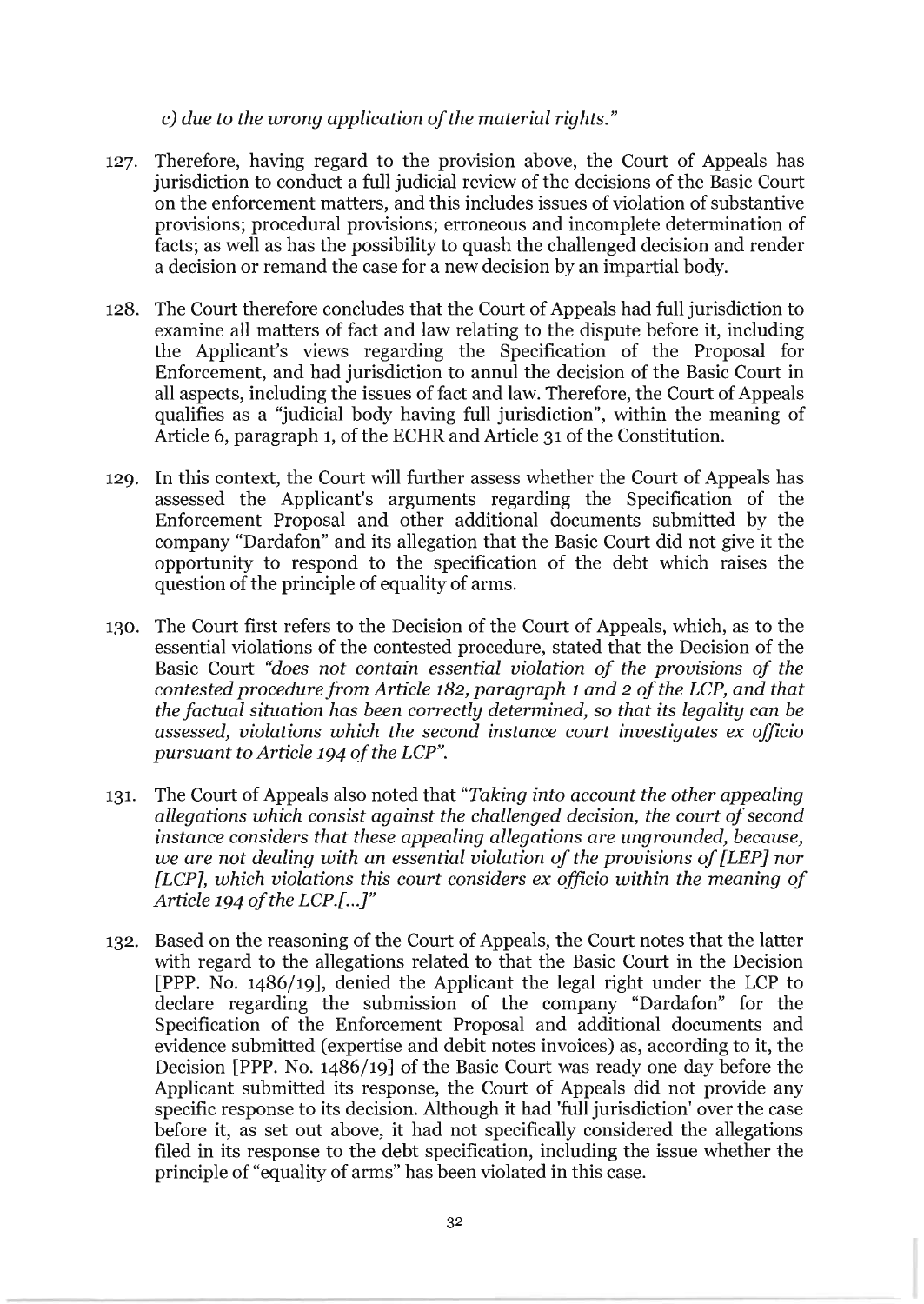- 133. While the Supreme Court, regarding the impossibility of the Applicant to make statement regarding the creditor's submission and the expertise, stated that this allegation is ungrounded. Therefore, taking into account the Applicant's specific allegation related to non-reasoning of the Basic Court's decision and violation of the principle of "equality of arms" and the "principle of adversarial proceedings" as a result of not dealing with this allegation, the latter did not give a specific answer, if this procedural flaw of the Basic Court and that of the Court of Appeals resulted in a substantial violation of the procedural provisions, including the principle of "equality of arms".
- 134. In the circumstances of the present case, the Court notes that the issues raised by the Applicant such as the allegation that the Basic Court in the Decision [PPP. No. 1486/19], denied the Applicant a legal right under Article 5 (1) and 357 (2) of the LCP to make a statement regarding the submission of the company "Dardafon" on specification of the proposal of enforcement and additional documents and evidence submitted (expertise and debit notes invoices) as, according to it, the Decision of the Basic Court [PPP. No. 1486/19] was ready one day before the Applicant submitted his response, the Court of Appeals did not provide any specific response to its decision. Therefore, the non-correction of this procedural flaw by the Court of Appeals raises important issues of the right to a fair trial guaranteed by Article 31 of the Constitution and Article 6 of the ECHR, which enshrines the principle of "equality of arms" as one of the basic principles of a fair trial guaranteed by Article 31 of the Constitution and Article 6 of the ECHR, having regard to the Applicant being denied the legal right under Articles 5 (1) and 357 (2) of the LCP- to declare regarding the submission of the company "Dardafon" for the specification of the enforcement proposal and additional documents and evidence submitted (expertise and invoices of debit notes), and this procedural flaw was not remedied by the Court of Appeals as neither the latter had specifically considered these allegations.
- 135. In this case the Applicant was placed in an unequal position in relation to the opposing party as the latter presented the Debt Specification and other supporting documents as essential issues in an enforcement procedure, as is the case here, as the monetary amount to be paid by the Applicant also depended on it, while the Applicant's response to the latter was not specifically considered by the Basic Court. The Court of Appeals did not specifically address or remedy this procedural shortcoming of the Basic Court, although this was among the main allegations of the Applicant before the Court of Appeals.
- 136. Also, the Supreme Court, despite the limited list of cases that the Public Prosecutor may raise before the Supreme Court by a request for protection of legality, pursuant to Article 247 of the LCP, the latter did not address this allegation of the Applicant for procedural violations, including Article 5 item 5.1 and Article 357, paragraph 2 of the LCP which stipulates that *"The opponent party should be given* a *chance* to *say its opinion regarding proposed expertise"* and in this respect this may violate the "principle of equality" of arms, guaranteed by Article 31 of the Constitution. Regarding the impossibility of the Applicant to make a statement on the debtor's submission and the expertise, the Supreme Court was satisfied with the reasoning that this

------------------------------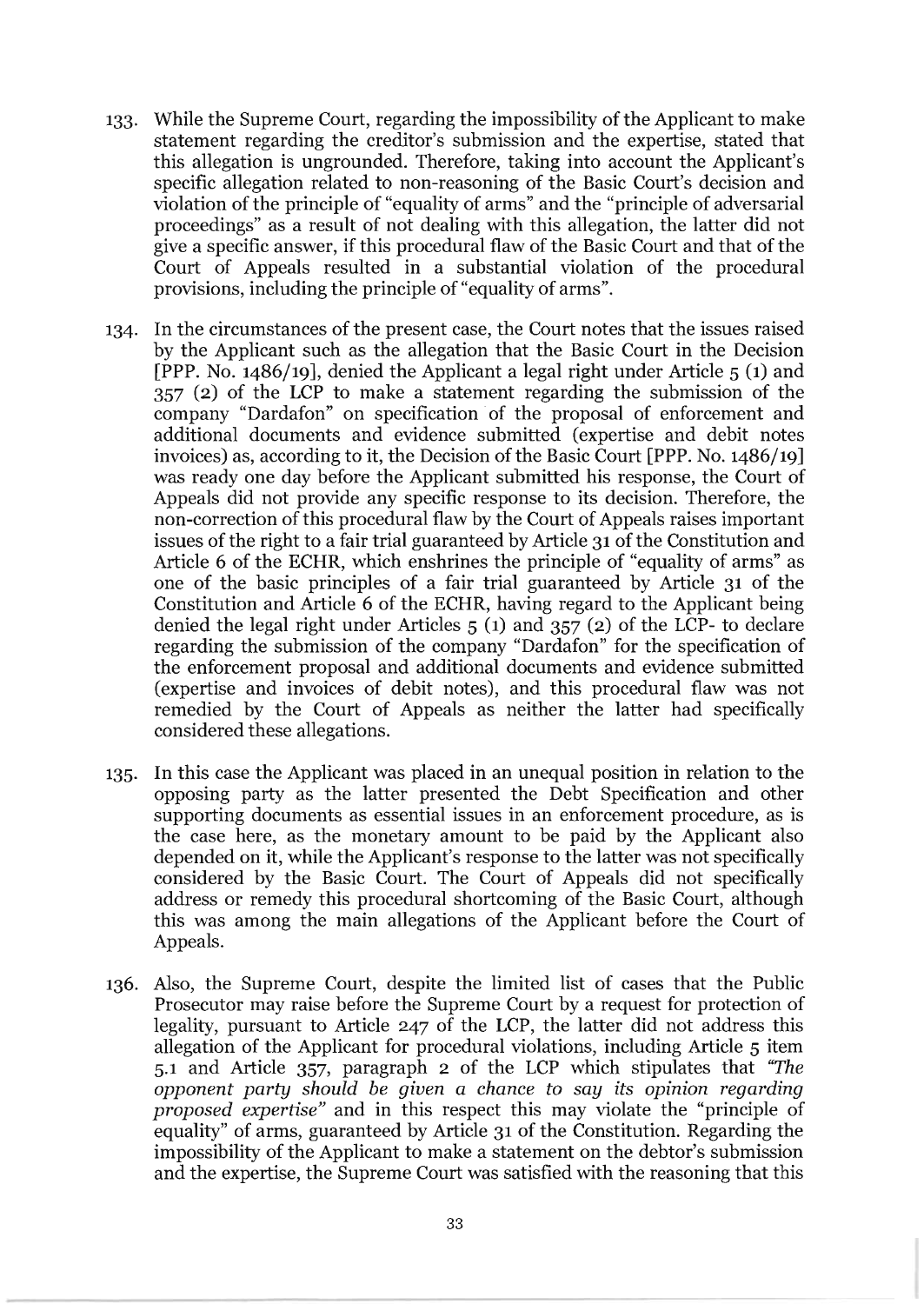allegation is ungrounded, because, among other things, *"neither by the submission nor by the alleged expertise has the content of the loan/request specified* in *the enforcement document been changed, which has previously passed the recognition procedure".* 

- 137. lIn this context, the Court reiterates that according to the principle of "equality of arms", it is inadmissible for a party to the proceedings to submit observations or comments before the regular courts, which are intended to influence the decision-making of the court, without the knowledge of the other party and without giving the other party the opportunity to respond to them. It is up to the party involved to the proceedings to then assess whether the remarks or comments submitted by the other party deserve a response. (see the case of the *ECtHRAPEH Uldozotteinek Szovetsege and others v. Hungary,*  Judgment of 5 January 2011, paragraph 42; see also the case of the ECtHR *Guigue and SGEN-CFDT v. France, Decision of 13 July 2000).*
- 138. Therefore, in the present case, taking into account the reasons above, the Court considers that the Decision of the Supreme Court of Kosovo, and the Decision of the Court of Appeals, were rendered in violation of the right to a fair and impartial trial guaranteed by Article 31 of the Constitution in conjunction with Article 6 of the ECHR, because they failed to remedy the procedural shortcoming that raises the issue of the principle of "equality of arms" with regard to the fact that the Basic Court in Decision [PPP. No. 1486/19] denied the Applicant the right to declare himself regarding the submission of the company "Dardafon" for the specification of the enforcement proposal and additional documents and evidence submitted (expertise which was not ordered by the courts) and debit notes invoices). This is because the Decision of the Basic Court [PPP. No. 1486/19] was ready one day before the Applicant submitted his response and for this he had not given any specific answer in its decision.
- 139. In this regard, in addition to other principles, importance is given to the appearance and sensitivity of the proper administration of justice. Therefore, given these procedural flaws and the importance of addressing the Applicant's substantive allegations, the Court finds that in the Applicant's case, due to this procedural flaw against the Applicant, the proceedings, viewed in its entirety, were not fair.
- 140. The Court also notes that this finding refers to the alleged constitutional violation. Thus, the Court confirms that the findings contained in this Judgment do not prejudge in any way the outcome of the proceedings in relation to the Applicant's case.
- 141. Given that the Court has just found a violation of the Applicant's right to a fair trial and the case needs to be reconsidered by the Court of Appeals, it is not necessary to address the Applicant's other allegations..

### **Request for interim measure**

142. The Court recalls that the Applicant also requests the Court to render a decision imposing an interim measure in order to immediately suspend the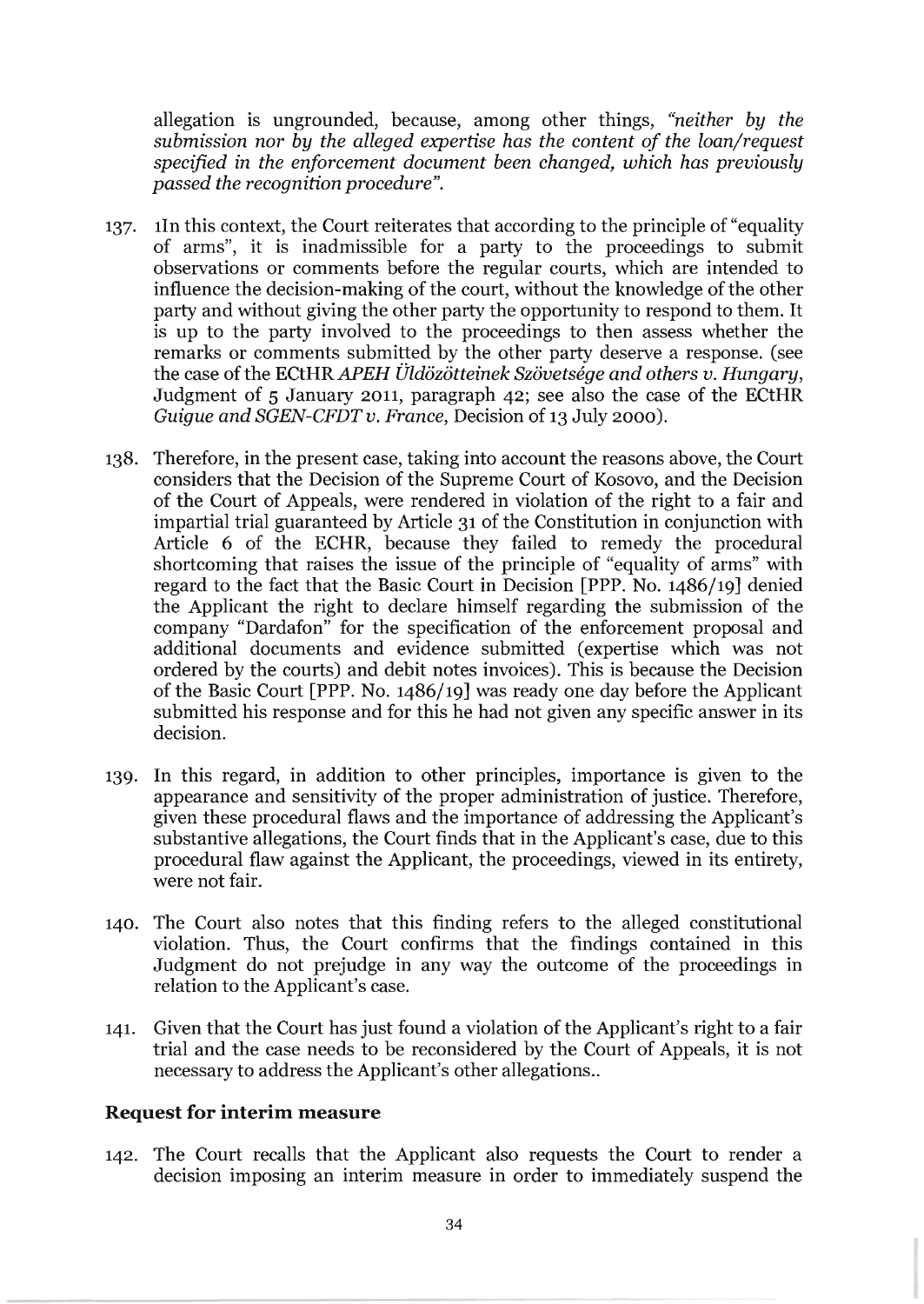implementation of the enforcement against the Applicant under the Enforcement Order [P. No. 491/19] of 15 July 2019 of the Private Enforcement Agent, and Decision [PPP. No. 1486/19] of 6 July 2020, of the Basic Court; Decision Ac. No. 3610/20 of the Court of Appeals of Kosovo of 8 October 2020; and Decision CML. No. 12/20 of the Supreme Court of Kosovo, of 20 January 2021.

- 143. In this regard it argued that implementation of the enforcement would cause (i) irreparable harm to the Applicant; and (i) would infringe on state and national interests given the nature of Telekom's activity which, in the event of enforcement, would go bankrupt due to the extremely high value of the obligation.
- 144. Given that the Court declared the Referral admissible and found the violations specified in the enacting clause of this Judgment, this decision-making makes it further unnecessary to consider the request for an interim measure.